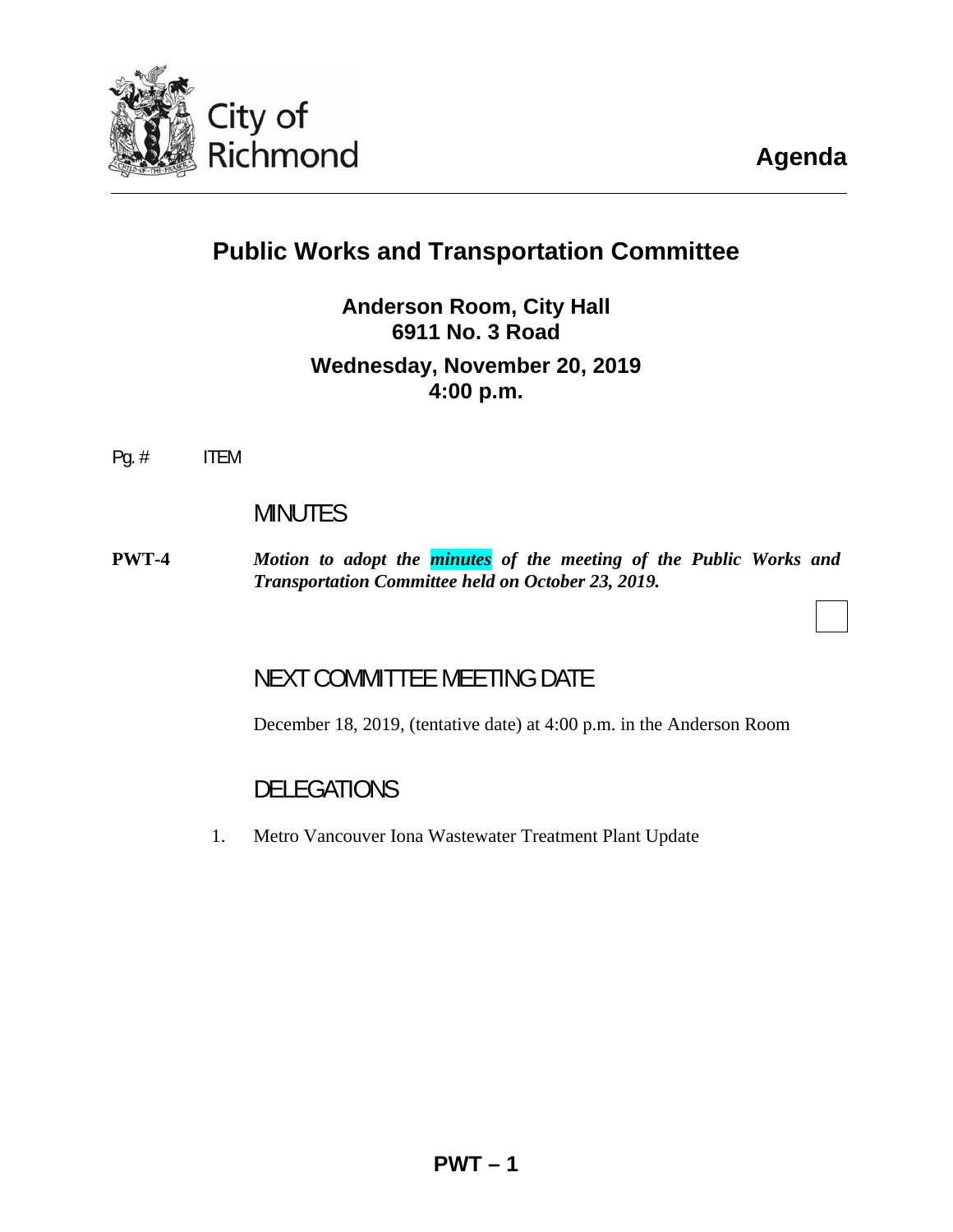## ENGINEERING AND PUBLIC WORKS DIVISION

2. **UBCM COMMUNITY EMERGENCY PREPAREDNESS FUND 2019/2020 APPLICATION** 

(File Ref. No. 10-6060-04-01) (REDMS No. 6310970)

**PWT-11** See Page **PWT-11** for full report

*Designated Speaker: Jason Ho*

#### STAFF RECOMMENDATION

- *(1) That the Flood Protection and Dike Upgrades submission to the 2019 Union of BC Municipalities (UBCM) Community Emergency Preparedness Fund for Structural Flood Mitigation be endorsed.*
- *(2) That the Seismic Assessment and Hydraulic Modeling submission to the 2020 UBCM Community Emergency Preparedness Fund for Flood Risk Assessment, Flood Mapping, and Flood Mitigation Planning be endorsed.*
- *(3) That, should the Flood Protection and Dike Upgrades submission and/or the Seismic Assessment and Hydraulic Modeling submission be successful, the Chief Administrative Officer and General Manager, Engineering and Public Works be authorized to negotiate and execute the funding agreements with UBCM.*

## PLANNING AND DEVELOPMENT DIVISION

3. **STEVESTON HIGHWAY-CONSTABLE GATE INTERSECTION OPERATIONS** 

(File Ref. No. 10-6450-08-01) (REDMS No. 6245721)

**PWT-15 See Page PWT-15** for full report

*Designated Speaker: Sonali Hingorani*

#### STAFF RECOMMENDATION

 *That the report titled "Steveston Highway-Constable Gate Intersection Operations" dated October 2, 2019, from the Director, Transportation be received for information.*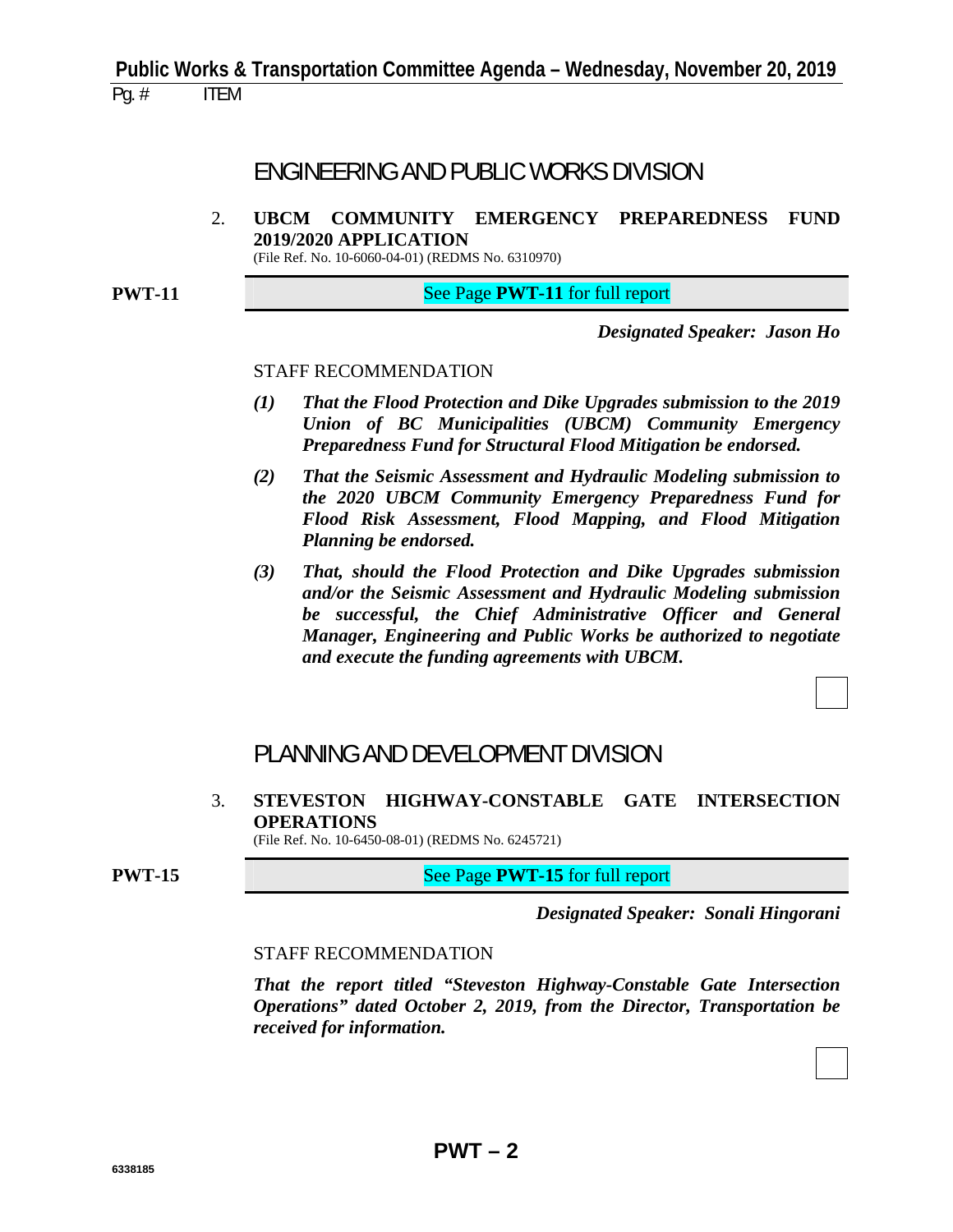4. **TRANSLINK REGIONAL GOODS MOVEMENT STRATEGY**  (File Ref. No. 01-0154-04) (REDMS No. 6229604)

**PWT-20** See Page **PWT-20** for full report

*Designated Speaker: Lloyd Bie*

#### STAFF RECOMMENDATION

 *That the staff report, titled "TransLink Regional Goods Movement Strategy" dated October 7, 2019, from the Director, Transportation, be received for information.* 

#### 5. **MANAGER'S REPORT**

ADJOURNMENT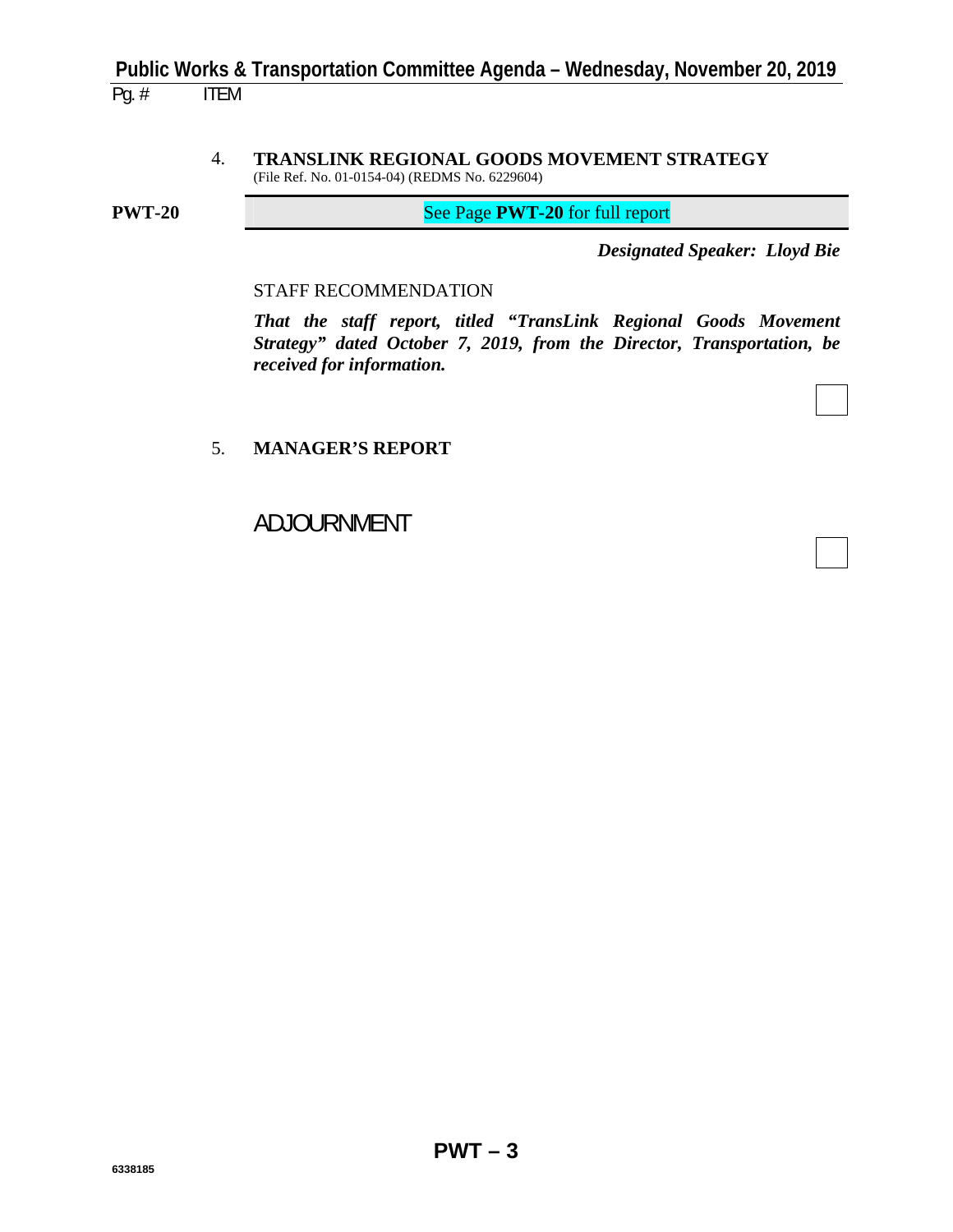<span id="page-3-0"></span>

# **Public Works and Transportation Committee**

Date: Place: Present: Also Present: Call to Order: Wednesday, October 23,2019 Anderson Room Richmond City Hall Councillor Chak Au, Chair Councillor Linda McPhail Councillor Kelly Greene Councillor Alexa Loo Councillor Michael Wolfe Councillor Carol Day Councillor Harold Steves The Chair called the meeting to order at 4:00 p.m.

# MINUTES

It was moved and seconded *That the minutes of the meeting of the Public Works and Transportation Committee held on September 18, 2019, be adopted as circulated.* 

### CARRIED

## AGENDA ADDITION

It was moved and seconded *That Soil Remediation Potential for the Richmond Go Kart Track be added to the agenda as Item No. 4A.* 

CARRIED

# NEXT COMMITTEE MEETING DATE

November 20, 2019, (tentative date) at 4:00 p.m. in the Anderson Room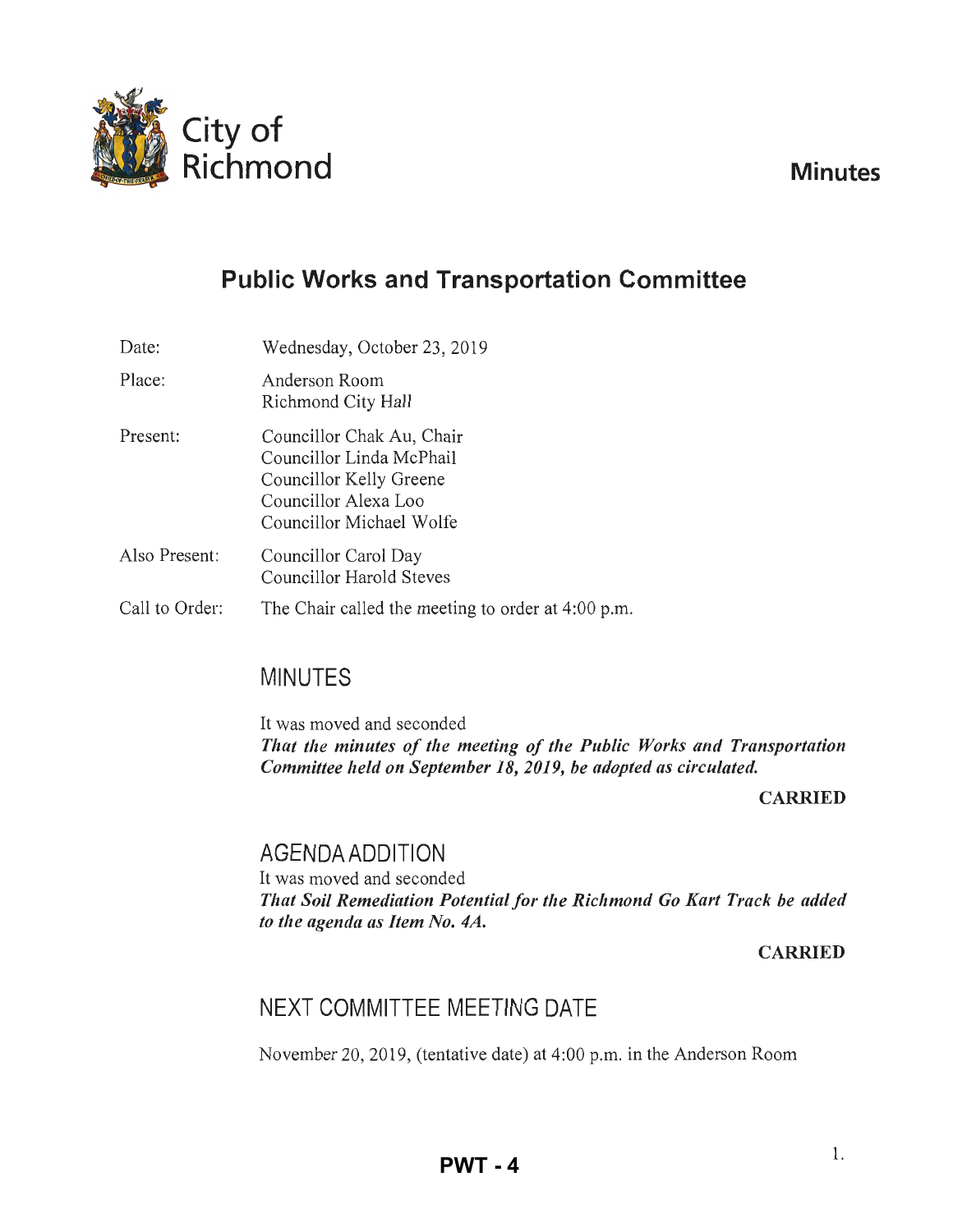## PLANNING AND DEVELOPMENT DIVISION

### 1. TRANSLINK 2020 COST-SHARE APPLICATIONS

(File Ref. No. 01-0154-04) (REDMS No. 6248060 v. 6)

In response to queries from Committee, staff advised that (i) the driveways along Steveston Highway that will impede the proposed multi-use pathway will be addressed once the project begins, (ii) the project north of Highway 99 will be included in the upcoming Capital Budget process, (iii) a request to increase transit from No. 5 Road and Cambie Road to Ironwood Mall can be forwarded to TransLink for consideration, (iv) additional details can be provided regarding River Road and the potential for a bike lane, (v) the Richmond Active Transportation Committee and HUB Cycling are regularly consulted on bicycle and transit facility improvement projects, (vi) expediting bus stop upgrades for accessibility can be made a priority with funding increased in the Capital Budget process, and (vii) the sidewalks at No. 5 Road and Cambie Road will be widened to accommodate a multi-use pathway.

It was moved and seconded

That as described in the report titled "TransLink 2020 Cost-Share *Applications" dated August 26, 2019 from the Director, Transportation:* 

- *(a) the Cambie Road Overpass project be endorsed;*
- *(b) the submission of road, pedestrian, bicycle and transit facility improvement projects as part of the TransLink 2020 cost-share programs be endorsed;*
- *(c) the information will be considered in the 2020 Capital Budget process; and*
- *(d) the Chief Administrative Officer and General Manager, Planning and Development be authorized to execute the successful funding agreements.*

CARRIED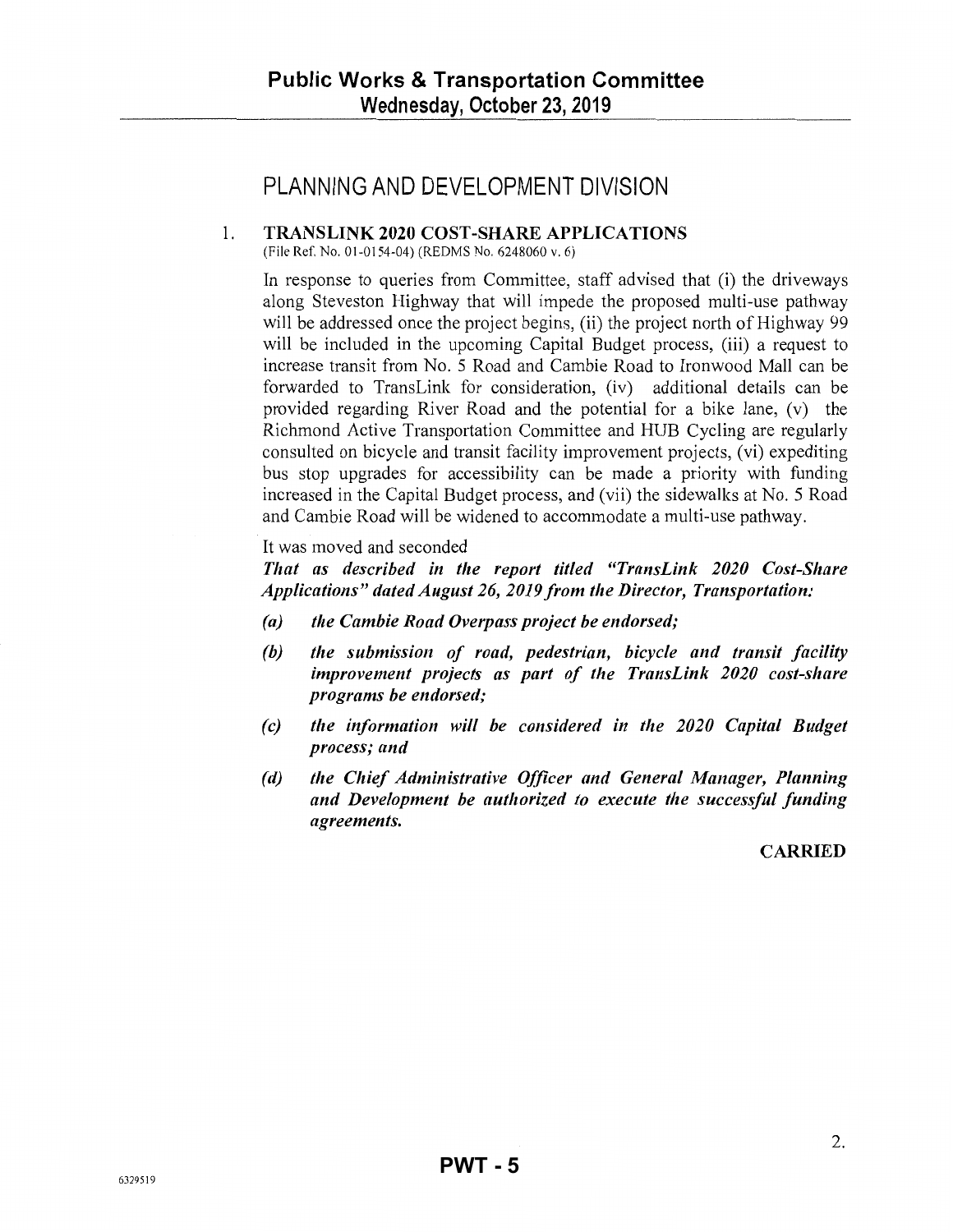## ENGINEERING AND PUBLIC WORKS DIVISION

## 2. AWARD OF CONTRACT 6509P - MATTRESS AND UPHOLSTERED FURNITURE RECYCLING SERVICES

(File Ref. No. 10-6370-01) (REDMS No. 6285538 v. 7)

In response to queries by Committee, staff advised that (i) Canadian Mattress Recycling Inc. is located on Annacis Island, (ii) much of the stripping of furniture is done by hand; however, Canadian Mattress Recycling Inc. is expanding and exploring options to incorporate more machinery, (iii) any items received by the facility that is in excellent condition is donated to various organizations, (iv) the City has requested that the company provide a monthly statistics report of which items are recycled or donated, and (v) the City encourages residents to donate furniture in excellent condition to local organizations before bringing them to the City's recycling depot.

It was moved and seconded

*That Contract 6509P* - *Mattress and Upholstered Furniture Recycling Services be awarded to Canadian Mattress Recycling Inc. at an estimated total contract value of \$1,029,185 over a maximum five-year term and the Chief Administrative Officer and General Manager, Engineering* & *Public Works be authorized to negotiate and execute a service contract with Canadian Mattress Recycling Inc. incorporating the key terms outlined in the staff report dated September 24, 2019.* 

#### CARRIED

#### 3. AWARD OF CONTRACT 6503P - EV CHARGING INFRASTRUCTURE AND MANAGEMENT PROVIDER (File Ref. No. 02-0780-01) (REDMS No. 6282527 v. 10)

In response to queries from Committee, staff advised that a future report with proposed bylaws and fees will be brought forward for Council's consideration and the other bidders could not fulfill the full scope of services requested.

#### It was moved and seconded

*That Contract 6503P Electric Vehicle Charging Infrastructure and Management Provider be awarded to Forseeson Technology for a five-year term for an estimated total value of \$1,506,322, and the Chief Administrative Officer and Acting General Manager, Engineering* & *Public Works be authorized to negotiate and execute a service contract with Forseeson Technology incorporating the key terms outlined in the staff report dated October 9, 2019.* 

CARRIED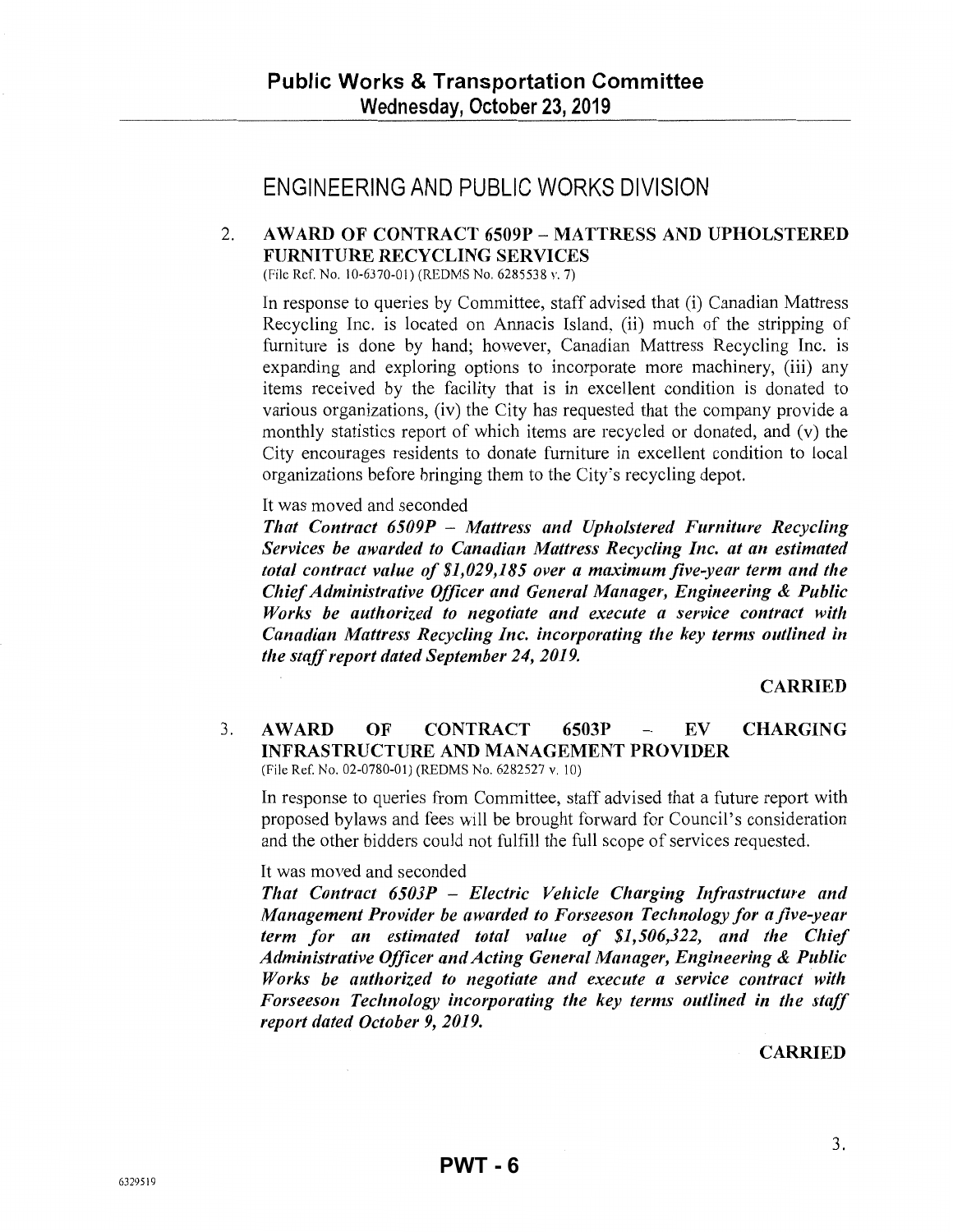### 4. PROPOSED 2020 PAVING PROGRAM

(File Ref. No.) (REDMS No. 6261681 v. 2)

In response to queries from Committee, staff advised that (i) through the Paving Management Program, a consultant inspects all sites to prioritize work; however, the City can request for demand work, and (ii) there are a number of projects, developments and capital works occurring on the east side of Westminster Highway and the Hamilton Community Centre, and (iii) staff are in direct communication with the school and community centre in Hamilton to ensure the safety of the residents.

It was moved and seconded

*That the staff report titled, "Proposed 2020 Paving Program," dated September 16, 2019, from the Acting Director, Engineering be received for information.* 

**CARRIED** 

## 4A. SOIL REMEDIATION POTENTIAL FOR RICHMOND GO KART **TRACK**

(File Ref. No.)

Materials were distributed (attached to and forming part of these Minutes as Schedule 1) and discussion took place on the feasibility of combining the Richmond Go Kart Track with the City soil site and City road allowance in order to have an expanded soil remediation site.

As a result of the discussion, the following referral motion was introduced:

It was moved and seconded *That staff:* 

- *(1) provide an update for potential uses for the Richmond Go Kart Track;*
- *(2) explore remediation options for the Richmond Go Kart Track; and*
- *(3) examine whether soil remediation can be considered as a use for the Richmond Go Kart Track;*

*and report back* 

**CARRIED** 

#### 5. MANAGER'S REPORT

None.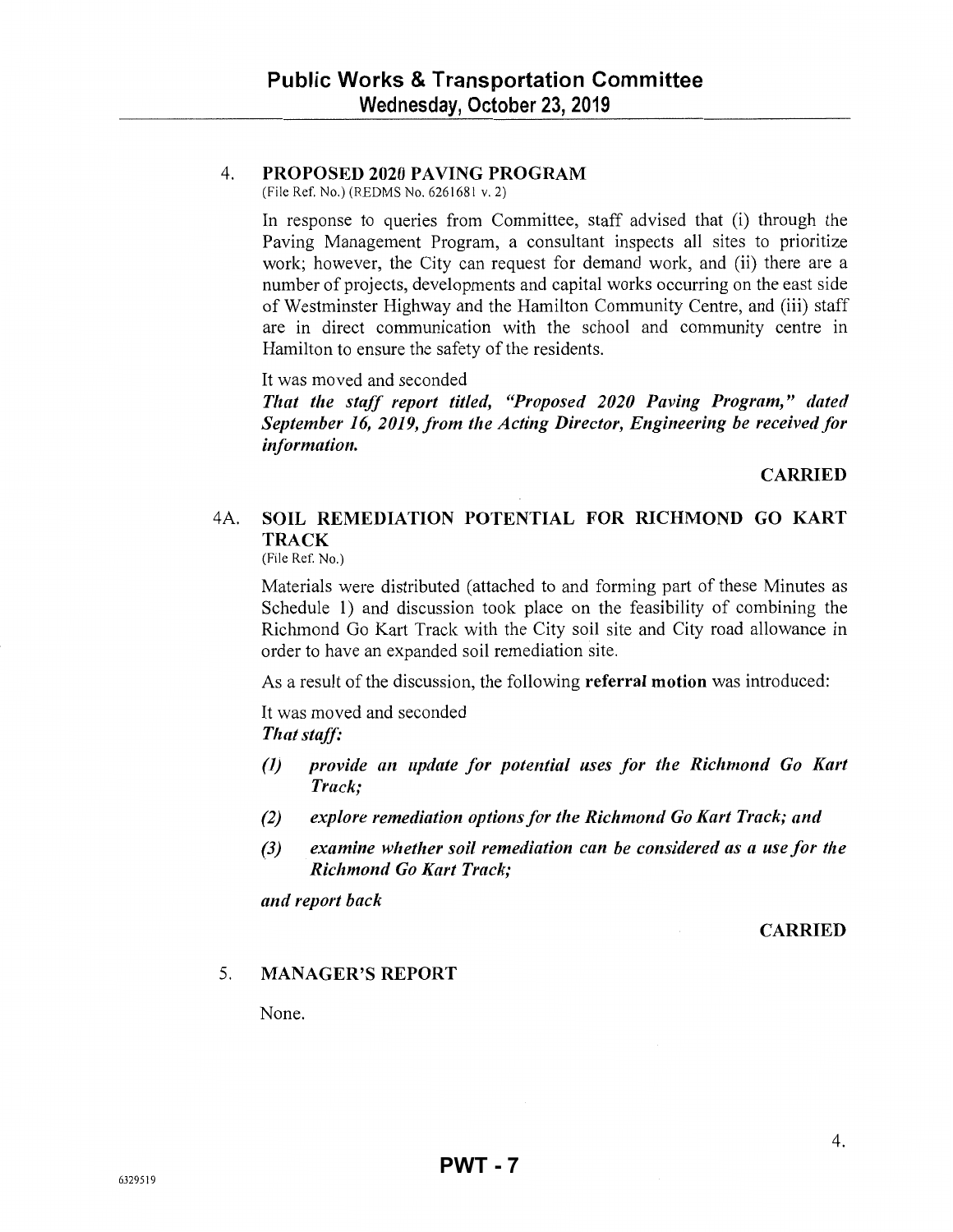## **ADJOURNMENT**

It was moved and seconded *That the meeting adjourn (4:32 p.m.).* 

#### **CARRIED**

Certified a true and correct copy of the Minutes of the meeting of the Public Works and Transportation Committee of the Council of the City of Richmond held on Wednesday, October 23, 2019.

Councillor Chak Au Chair

Stephanie Walrond Legislative Services Coordinator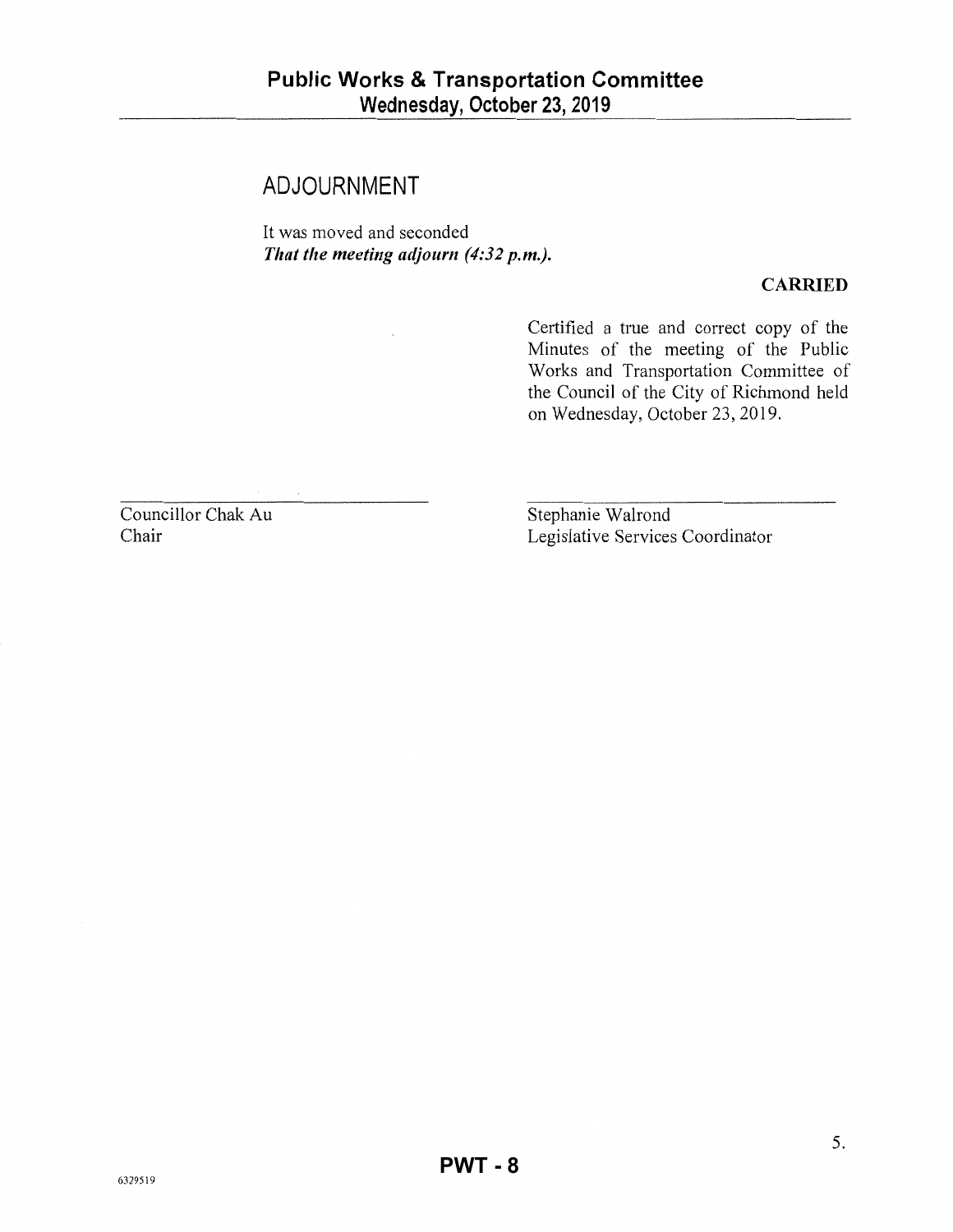Schedule 1 to the Minutes of the Public Works and Transportation Committee meeting of Richmond City Council held on Wednesday, October 23, 2019.

Referral: Oct. 23, 2019-10-22

To: Public Works committee

From: Councillor Harold Steves

Re: Soil Remediation potential Richmond Go Kart Track

- (1) The Richmond Go Kart Track is immediately north of the city of Richmond soils site. South of the soils site is a city road allowance. The three sites combined could be used for an expanded soil remediation site.
- (2) The Garden City Lands have areas of contamination. The may need clean fertile soil over the contaminated areas.
- (3) Richmond farms frequently request permission to put fill on farmland.
- (4) Fill from Metro Vancouver excavations is low on organics and microbes, generally has poor capillarity for groundwater to rise to the surface and may need irrigation from the city water system.
- (5) The City of Richmond has banned cosmetic pesticides. When com posted the leaves and lawn clippings qualify for use on organic farms and gardens.

It is recommended that the City of Richmond consider use of the entire soil and Go Kart site for soil remediation by composting lawn clippings and leaves from city parks and combining with Richmond topsoil, subsoil and imported soils. The soil would be used for fill and land levelling purposes.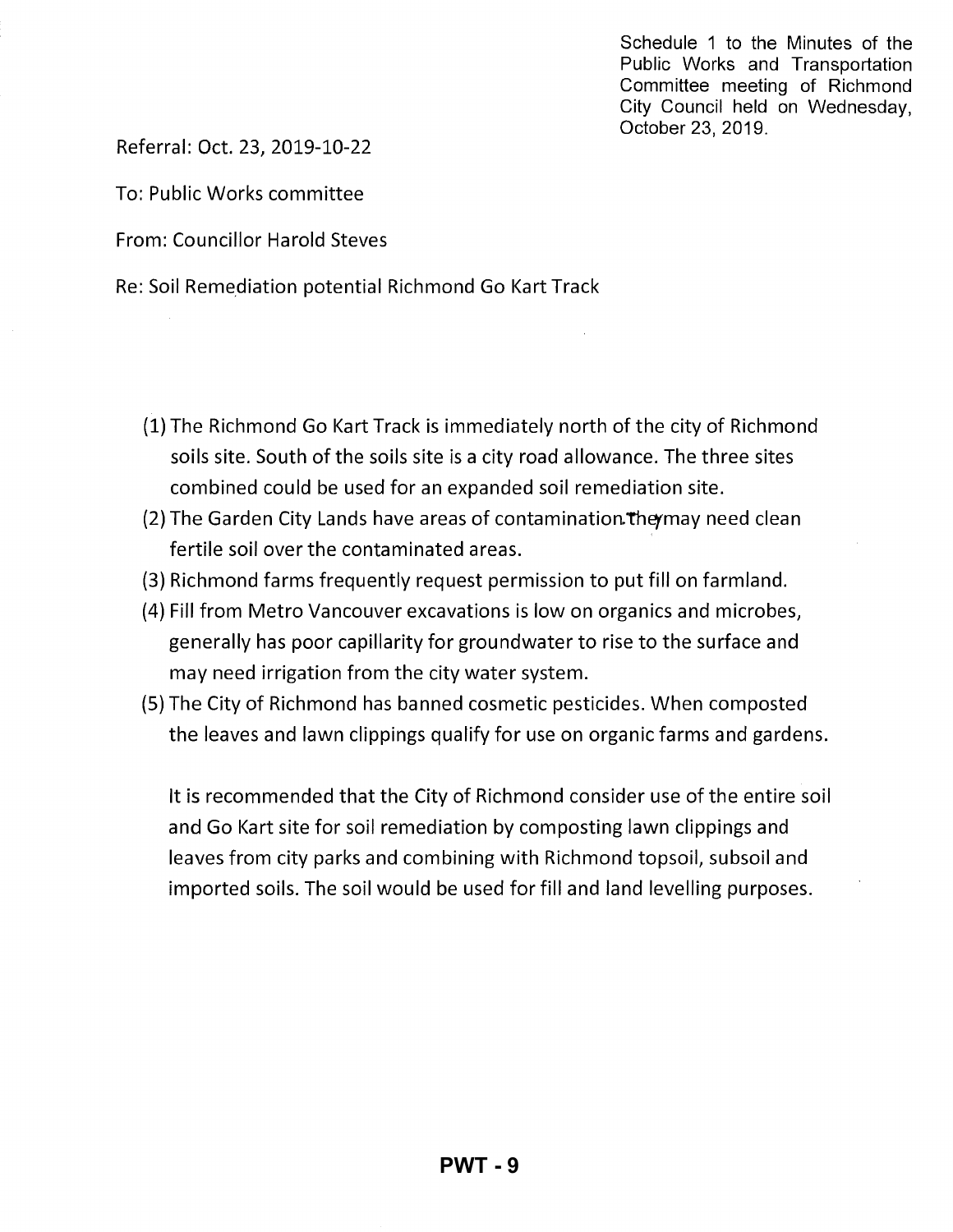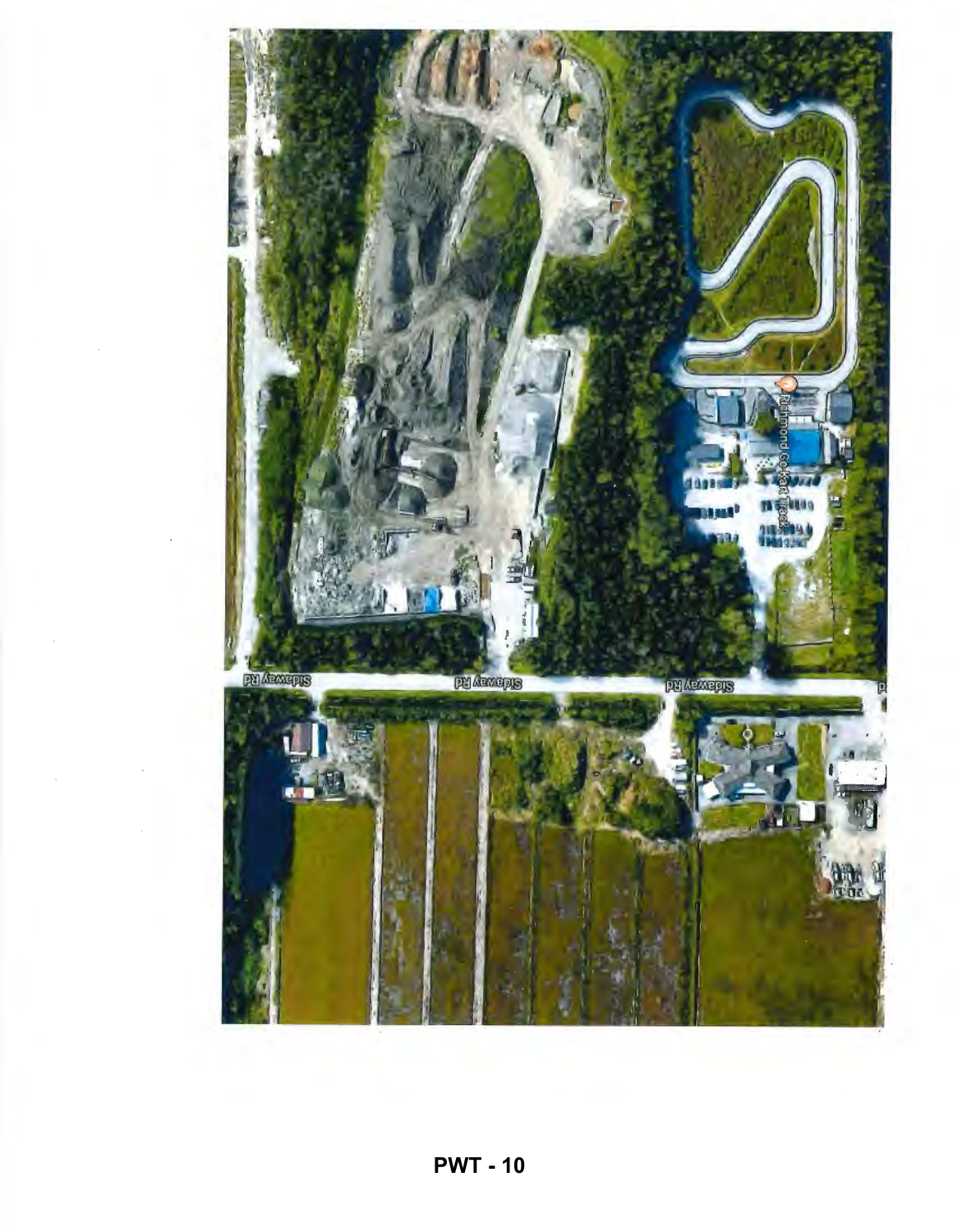<span id="page-10-0"></span>

# **Report to Committee**

| To:   | <b>Public Works and Transportation Committee</b>                        |       | <b>Date:</b> October 18, 2019 |
|-------|-------------------------------------------------------------------------|-------|-------------------------------|
| From: | Jason Ho, P.Eng.<br>Manager, Engineering Planning                       | File: | 10-6060-04-01/2019-<br>Vol 01 |
| Re:   | <b>UBCM Community Emergency Preparedness Fund 2019/2020 Application</b> |       |                               |

#### **Staff Recommendation**

- 1. That the Flood Protection and Dike Upgrades submission to the 2019 Union of BC Municipalities (UBCM) Community Emergency Preparedness Fund for Structural Flood Mitigation be endorsed.
- 2. That the Seismic Assessment and Hydraulic Modeling submission to the 2020 UBCM Community Emergency Preparedness Fund for Flood Risk Assessment, Flood Mapping, and Flood Mitigation Planning be endorsed.
- 3. That, should the Flood Protection and Dike Upgrades submission and/or the Seismic Assessment and Hydraulic Modeling submission be successful, the Chief Administrative Officer and General Manager, Engineering and Public Works be authorized to negotiate and execute the funding agreements with UBCM.

 $\sim$  or

Jason Ho, P.Eng. Manager, Engineering Planning (604-244-1281)

| <b>REPORT CONCURRENCE</b>                                              |           |
|------------------------------------------------------------------------|-----------|
| <b>CONCURRENCE OF GENERAL MANAGER</b>                                  |           |
| <b>REVIEWED BY STAFF REPORT /</b><br><b>AGENDA REVIEW SUBCOMMITTEE</b> | INITIALS: |
| APPROVED BY/CAO                                                        |           |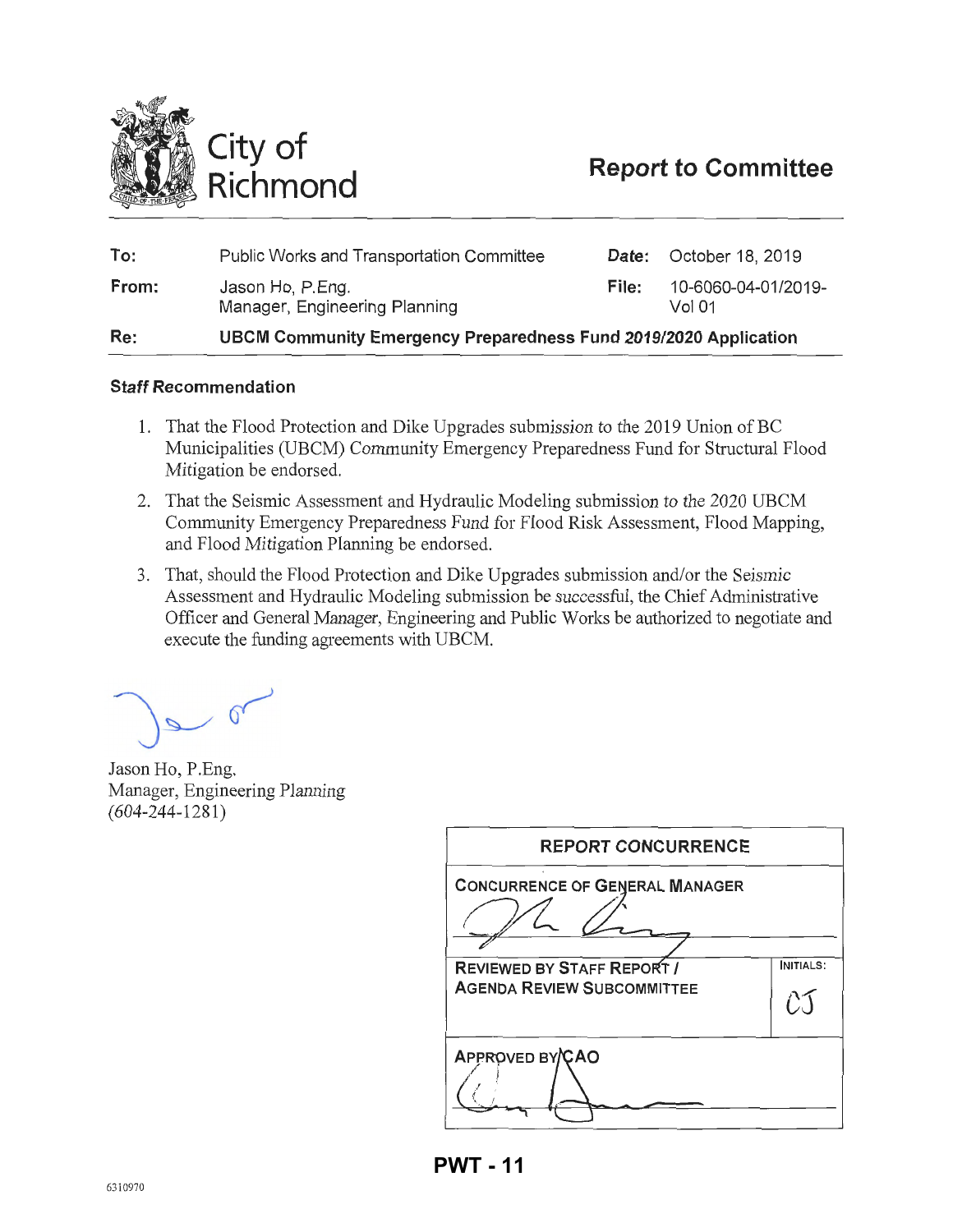#### **Staff Report**

#### **Origin**

On May 29, 2019, the Province announced \$31 million in grant allocation for the Community Emergency Preparedness Fund (CEPF). UBCM administers the CEPF to provide grant funding for partners to plan and implement structural flood protection projects in British Columbia.

There are a number of different funding streams in this program. Under the Structural Flood Mitigation category, staff submitted an application for the Flood Protection and Dike Upgrades Project. Under the Flood Risk Assessment, Flood Mapping, and Flood Mitigation Planning category, staff are preparing an application for the Seismic Assessment and Hydraulic Modeling Project.

The application guidelines state that projects must be endorsed by Council to be considered for funding. Staff are requesting Council's endorsement for these project submissions to the UBCM Community Emergency Preparedness Fund.

Completion of the Flood Protection and Dike Upgrades project will help improve Richmond's diking infrastructure to meet current flood protection requirements. The Seismic Assessment and Hydraulic Modeling Project will provide information required to establish future flood protection requirements, advance the City's Flood Protection Management Strategy, and inform future capital projects. These projects have been included in the proposed 2020 capital program that will be presented to Council as a part of the 5-year capital plan.

This report supports the following strategies within Council's Strategic Plan 2018-2022:

Strategy #1, A Safe and Resilient City:

*Enhance and protect the safety and well-being of Richmond.* 

*1. 2 Future-proof and maintain city infrastructure to keep the community safe.* 

*1. 3 Ensure Richmond is prepared for emergencies, both human-made and natural disasters.* 

Strategy #2, A Sustainable and Environmentally Conscious City:

*Environmentally conscious decision-making that demonstrates leadership in implementing innovative, sustainable practices and supports the City's unique biodiversity and island ecology.* 

*2.1 Continued leadership in addressing climate change and promoting circular economic principles.*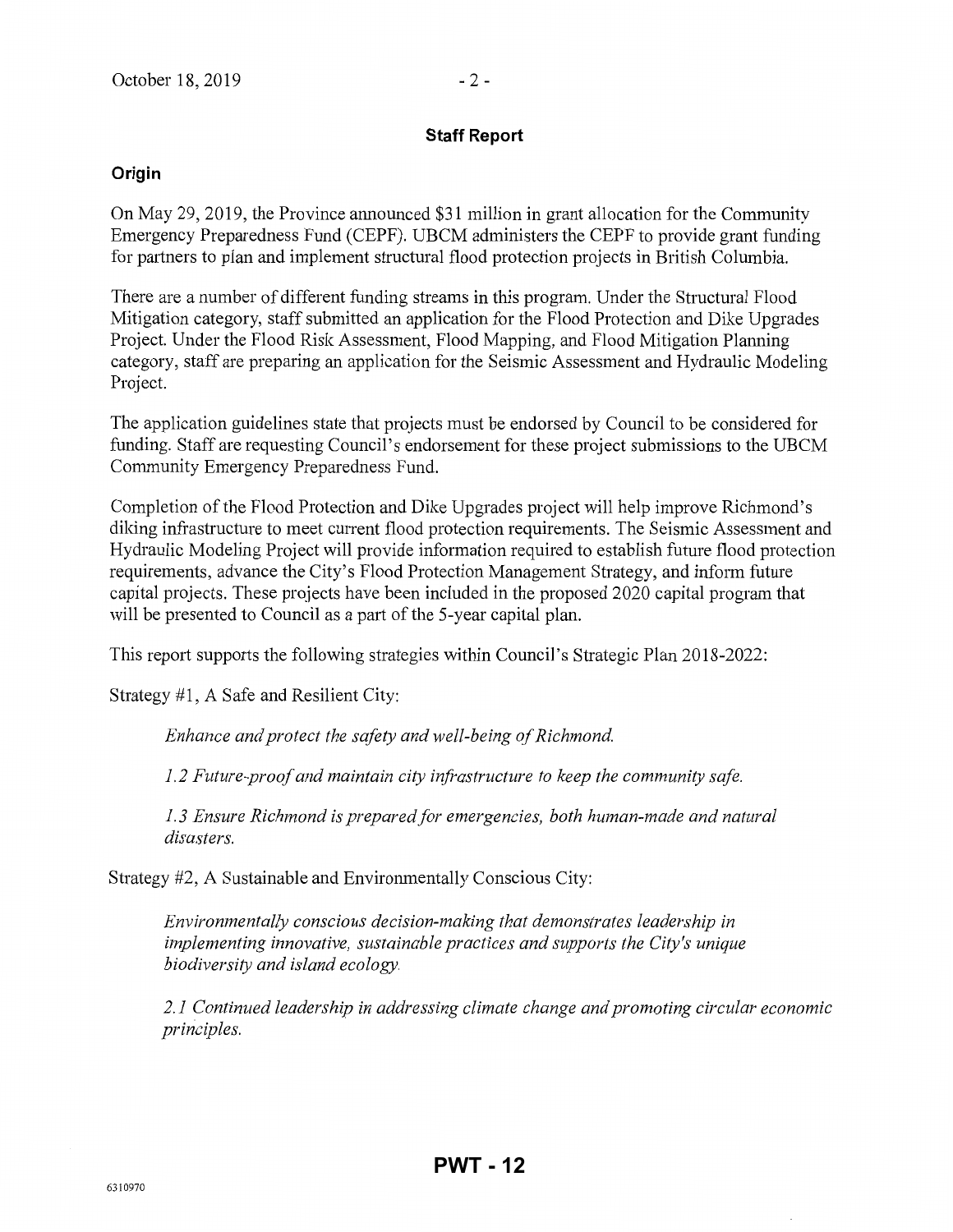Strategy #5, Sound Financial Management:

*Accountable, transparent, and responsible financial management that supports the needs of the community into the future.* 

*5.1 Maintain a strong and robust financial position.* 

*5. 4 Work cooperatively and respectfitlly with all levels of government and stakeholders while advocating for the best interests of Richmond.* 

#### **Analysis**

Flood Protection and Dike Upgrades Project

The scope of work for this project includes, but is not limited to, rebuilding structural armouring to stabilize eroding banks and replacing collapsing riprap for approximately 1.6 kilometres of dike at three different priority locations.

The City of Richmond's Flood Protection Management Strategy identifies rehabilitation and upgrades to the perimeter dike as a top priority to reduce flood risk due to climate change -induced sea level rise. This project will focus on structural rehabilitation and improvements to the perimeter dike.

The UBCM Community Emergency Preparedness Fund can contribute up to 100% of the project costs, to a maximum of \$750,000. The estimated cost to complete this project is \$1,000,000. Should the City be awarded the UBCM grant, costs beyond the grant allocation would be recommended for funding from the Drainage and Diking Utility.

#### Seismic Assessment and Hydraulic Modeling Project

The scope of work for this project includes, but is not limited to, performing seismic assessment of the perimeter dike corridor, geotechnical investigations, as well as hydraulic assessment and modeling for various drainage assets located in Richmond.

A well-planned drainage system is necessary for the City to prevent flooding resulting from extreme rainfall and other natural events. The focus of this project will be the assessment, monitoring, and modeling of the City's drainage and diking system. This information will be used to better prioritize future capital projects.

The UBCM Community Emergency Preparedness Fund can contribute up to 100% of the project costs, to a maximum of \$150,000. The estimated cost to complete this project is \$200,000. Should the City be awarded the UBCM grant, staff recommend that costs beyond the grant allocation be funded from the Drainage and Diking Utility.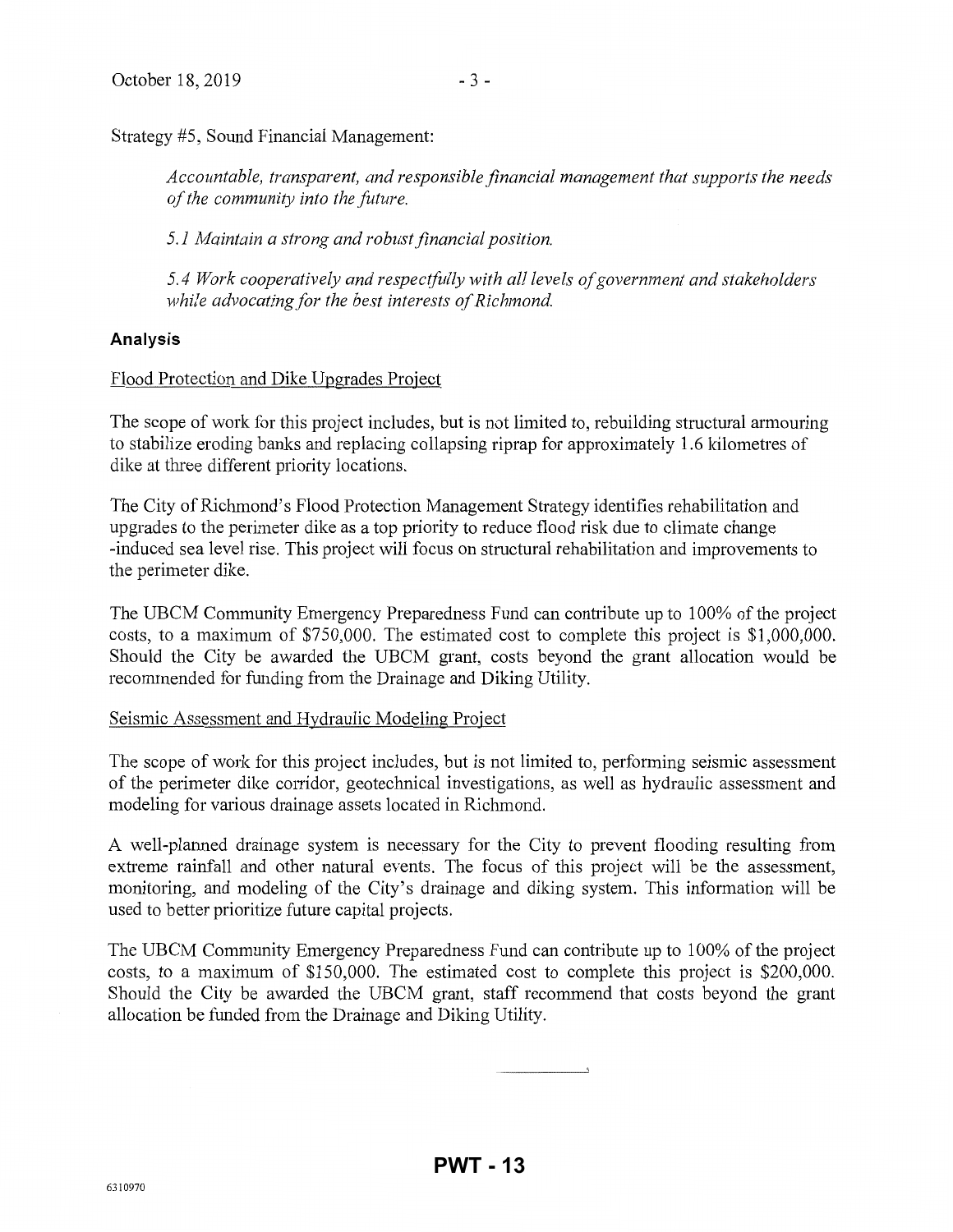#### **Financial Impact**

There is no financial impact at this time.

The projects identified herein will be submitted for Council consideration as a part of the 2020 capital program.

#### **Conclusion**

The Union of BC Municipalities has requested funding applications from local governments for emergency preparedness activities in flood protection and prevention. Staff recommend that Council endorse the Structural Flood Mitigation Project and the Seismic Assessment and Hydraulic Modeling Project for grant funding in accordance with grant program guidelines. Staff are also seeking Council authority for the negotiation and execution of funding agreements should the City's applications be successful.

 $\epsilon$ 

Jason Ho, P.Eng. Manager, Engineering Planning (604-244-1281)

JH:rd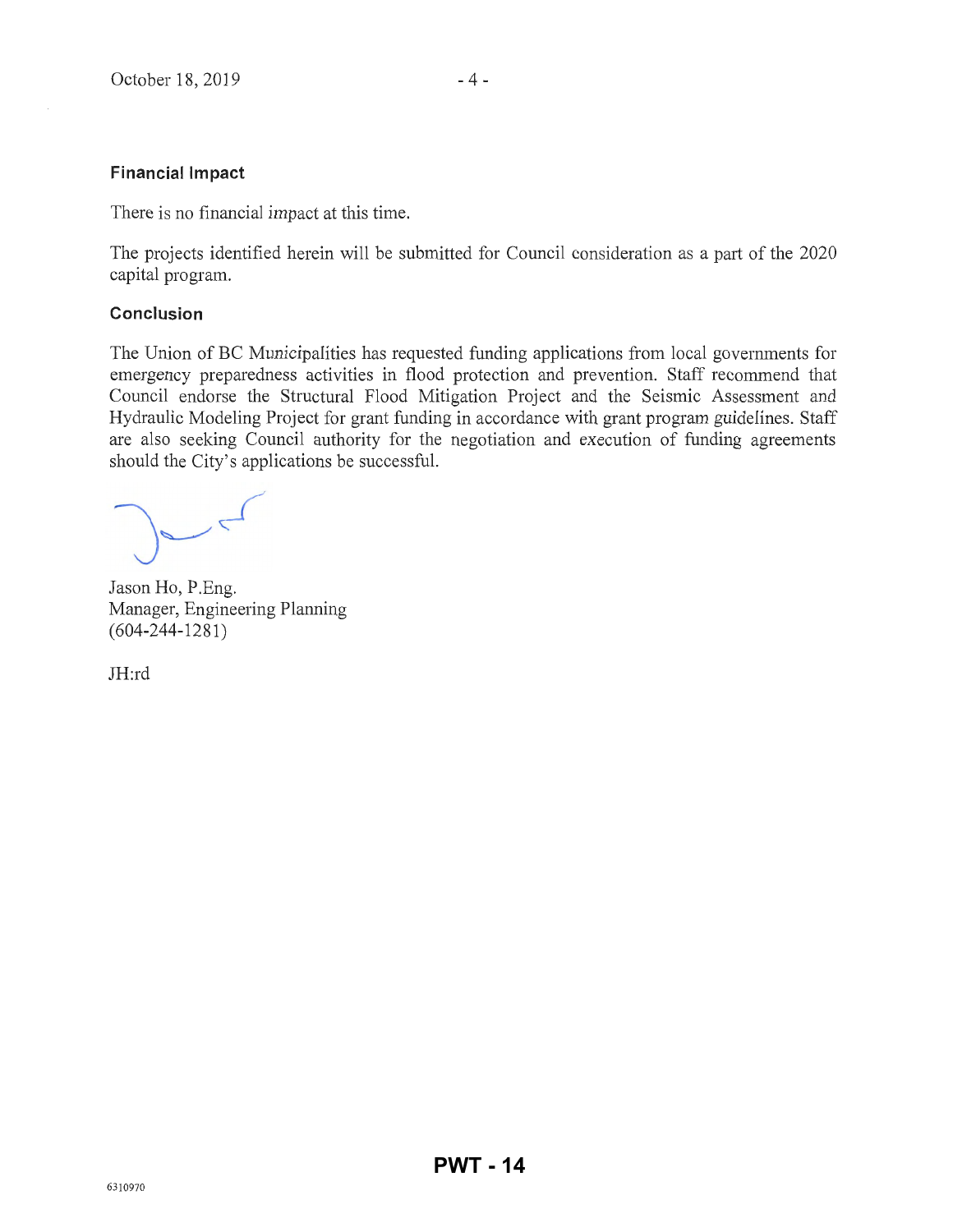<span id="page-14-0"></span>

# **Report to Committee**

| To:   | <b>Public Works and Transportation Committee</b>                |       | Date: October 2, 2019         |
|-------|-----------------------------------------------------------------|-------|-------------------------------|
| From: | Lloyd Bie, P.Eng.<br>Director, Transportation                   | File: | 10-6450-08-01/2019-<br>Vol 01 |
| Re:   | <b>Steveston Highway-Constable Gate Intersection Operations</b> |       |                               |

#### Staff Recommendation

That the report titled "Steveston Highway-Constable Gate Intersection Operations" dated October 2, 2019, from the Director, Transportation be received for information.

Lloyd Bie, P.Eng. Lloyd Bie, P.Eng.<br>Director, Transportation  $(604 - 276 - 4131)$ 

Att. 1

| <b>REPORT CONCURRENCE</b>                                              |                       |                                       |  |
|------------------------------------------------------------------------|-----------------------|---------------------------------------|--|
| <b>ROUTED TO:</b>                                                      | <b>CONCURRENCE</b>    | <b>CONCURRENCE OF GENERAL MANAGER</b> |  |
| Engineering                                                            | $\blacktriangleright$ |                                       |  |
| <b>REVIEWED BY STAFF REPORT /</b><br><b>AGENDA REVIEW SUBCOMMITTEE</b> | <b>INITIALS:</b>      | <b>ARPROVER BY CAO</b>                |  |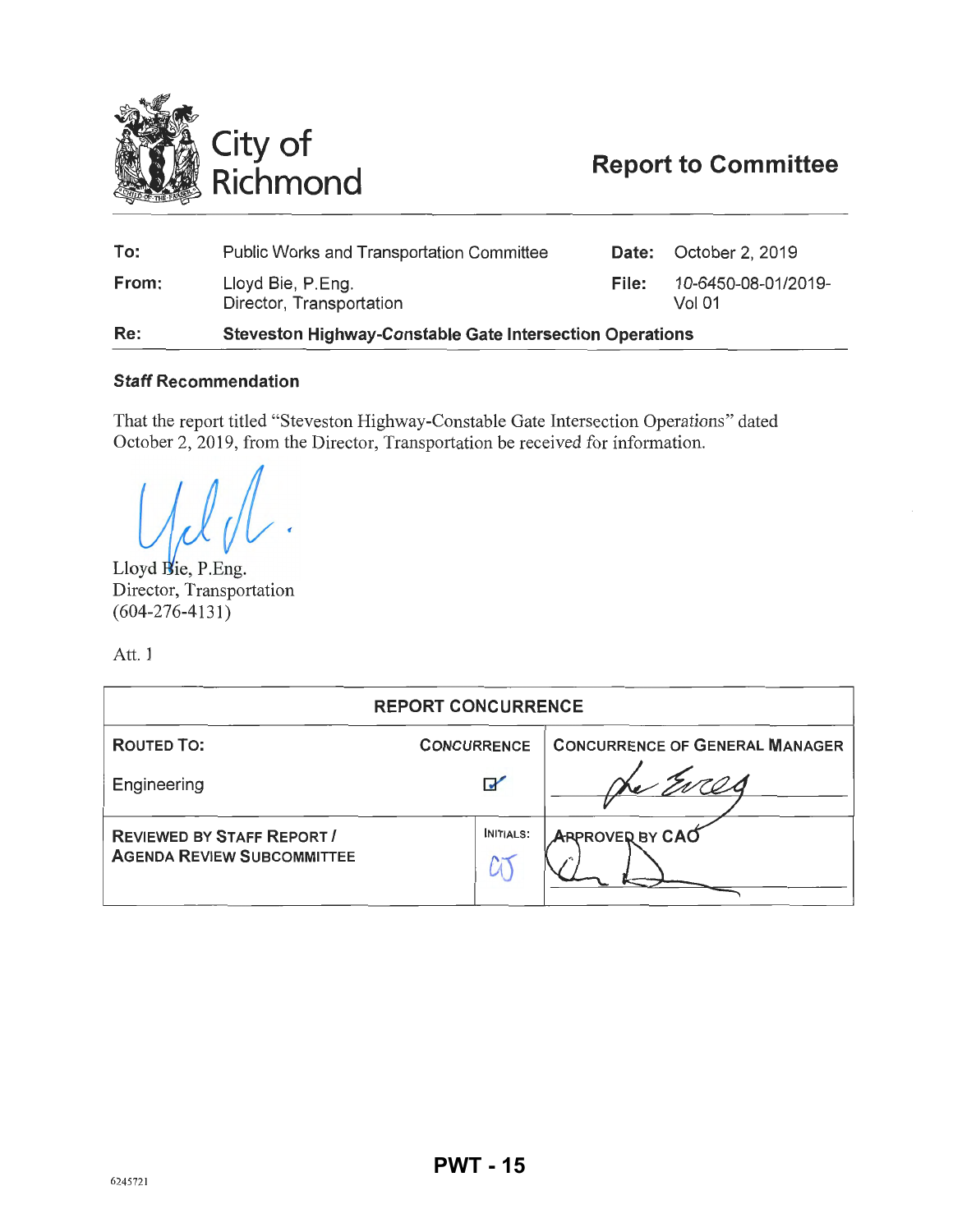### **Staff Report**

### **Origin**

At the March 20, 2019 meeting of the Public Works and Transportation Committee, staff were directed to:

*look at options for the intersection at Constable Gate and Steveston Highway to improve traffic and pedestrian flow coming off Constable Gate.* 

This report responds to the referral.

This report supports Council's Strategic Plan 2018-2022 Strategy #6 Strategic and Well-Planned Growth:

*6. 3 Build on transportation and active mobility networks.* 

### **Analysis**

### Existing Conditions

Constable Gate is a local street serving a single family neighbourhood that forms a T-intersection on the north side at Steveston Highway approximately 300m west of Gilbert Road. There are approximately 130 properties in the Constable Gate catchment area. Steveston Highway is a four-lane major arterial. The current level of traffic control at the intersection is a special crosswalk for pedestrians on the east leg. The adjacent intersections of No. 2 Road and Gilbert Road at Steveston Highway are fully signalized.

As part of the referral to staff, it was noted that residents of the neighbourhood have expressed concern about delays experienced during the peak period for motorists turning onto Steveston Highway, particularly those making a left tum to travel southbound to eastbound. Although the adjacent traffic signals create gap opportunities, some delay is still experienced by traffic on Constable Gate. In addition to traffic volumes on Steveston Highway, residents also identified traffic speeds as a concern for both motorists and pedestrians using the special crosswalk.<sup>1</sup>

To fully assess options to improve the traffic conditions, the following analysis was undertaken:

- intersection traffic signal warrant,
- review of neighbourhood road network for alternate access/egress route, and
- potential realignment of travel lanes on Steveston Highway.

### Intersection Traffic Signal Warrant

An intersection upgrade to a full traffic signal is prioritised based on a technical warrant analysis and other factors including crash history, proximity to schools, road classification, traffic volumes, and proximity of other signalized crosswalks and intersections.

 $1$  Per the minutes for Item 1 of the March 20, 2019 meeting of the Public Works and Transportation Committee, which can be accessed at: https://www.richmond.ca/**piy/p-1/**council/agendas/pwt/2019/032019\_minutes.htm.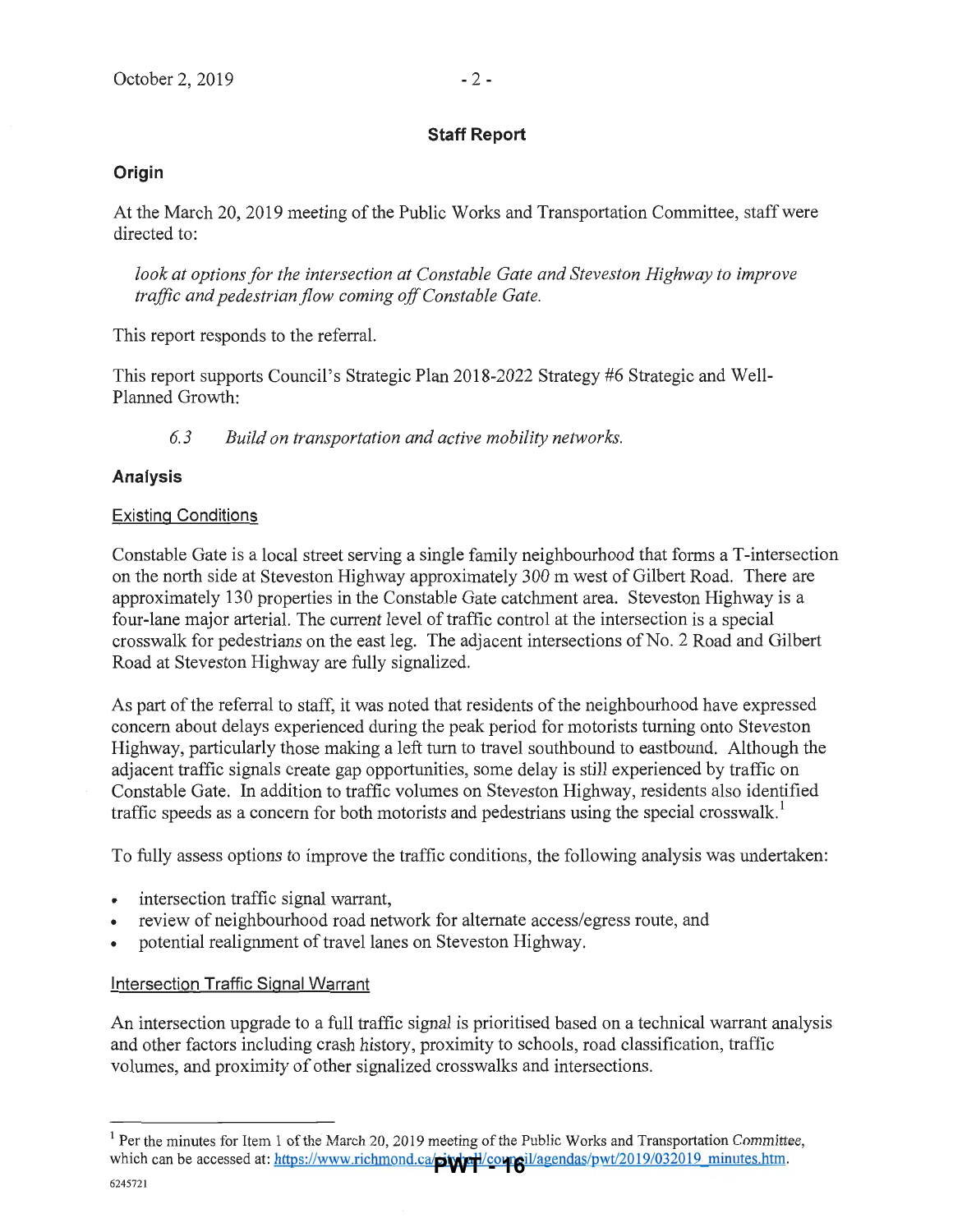A traffic signal warrant was performed based on traffic counts collected in June 2019. The study results indicate that a full traffic signal is not warranted based on existing traffic volumes and the crash history at the intersection. This result confirms the analysis performed in 2016, which also indicated that an upgrade of the existing special crosswalk to a full signal was not warranted.

Staff also performed field observations on June 5, 2019 of vehicle wait times on Constable Gate. Only one vehicle had a wait time exceeding two minutes (124 seconds) during the study period. Surveys indicated that during the morning and afternoon peak times, five of the approximately 50 motorists experienced delays between 60 to 100 seconds to tum left onto Steveston Highway. During the midday, five of the 25 motorists experienced delays between 60 to 125 seconds. All other motorists waited less than 60 seconds.

These findings are typical of local streets that intersect with arterial roadways with no traffic signal. The traffic volume generated by this small and contained catchment area is relatively low despite Constable Gate being the only means of access to the adjacent street system.

The operation of the existing special crosswalk was also reviewed and its performance is adequate to handle the pedestrian volume crossing Steveston Highway. No further changes to the existing special crosswalk are warranted at this time.

#### Potential Utilization of Internal Neighbourhood Fire Lane

There is an internal fire lane/neighbourhood walkway secured on road dedication located between Hogarth Drive and Reynolds Drive (Attachment 1). The existing width is sufficient for conversion to allow two-way vehicle movements such that residents from the Constable Gate neighbourhood could access Gilbert Road via Gainsborough Drive as an alternative route. Staff do not recommend conversion of the fire lane at this time for the following reasons:

- single family homes adjacent to the fire lane will be impacted by the addition of traffic;
- increased traffic through both the north and south neighbourhoods may be experienced as new road options are available for access and egress to both catchment areas; and
- neighbourhood short-cutting north and south of the fire lane may occur.

Should this option be pursued in the future, neighbourhood consultation would be conducted to confirm support.

#### Potential Realignment of Travel Lanes on Steveston Highway

A review of the road geometry on Steveston Highway in this block indicates that there is not sufficient physical space to introduce a centre tum lane at Constable Gate within the existing road right-of-way. To enhance access for motorists onto Steveston Highway, staff then explored the option of reducing the lane widths (as a form of"road diet") on Steveston Highway at the intersection with Constable Gate to encourage slower operating speeds, which in tum will allow traffic from Constable Gate to better judge Steveston Highway traffic flow for gap opportunities.<sup>2</sup>

<sup>&</sup>lt;sup>2</sup> Road diet is the term used by transportation professionals in reference to road narrowing or reallocation of road space in order to accommodate alternate modes of t**roughtants** on to slow vehicle speeds.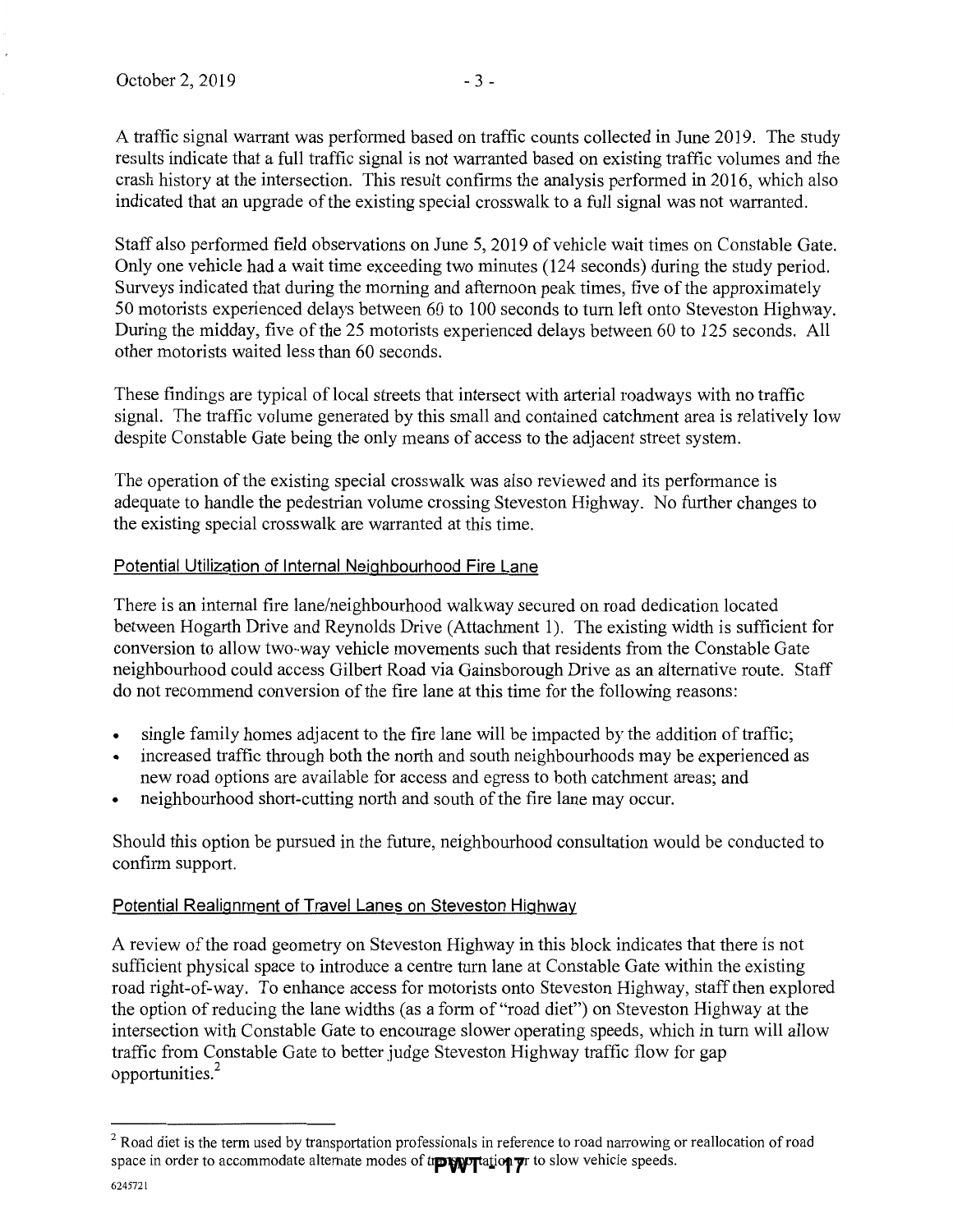As Steveston Highway is a significant local and regional major arterial road, maintaining the people-moving capacity is an important consideration. A number of studies have shown that narrowing lane widths is an effective tool to decrease the potential for speeding without compromising road capacity and throughput.<sup>3</sup>

Concurrently, staff are developing a revised cross-section with narrower travel lanes for Steveston Highway between Shell Road and Mortfield Gate to improve road safety and better accommodate construction of a a multi-use path and treed boulevard on the south side as part of the Council-approved 2019 Capital Plan. This project is cunently in preliminary design with construction to follow after design completion. Future phases will extend the multi-use path on Steveston Highway further west to connect to the recently constructed multi-use path on No.2 Road south of Steveston Highway as well as to Railway A venue to connect to the Railway Greenway. The revised cross-section with nanower travel lanes for Steveston Highway between Shell Road and Mortfield Gate is planned to be carried through to Railway Avenue to improve road safety along the entire corridor.

The section of the Steveston Highway multi-use path from Mortfield Gate to No. 2 Road will be included in the 2020 Capital Plan for Council's consideration. Should this project be approved by Council, the narrower lane widths along Steveston Highway will be implemented from Mortfield Gate to No.2 Road, which includes the intersection at Constable Gate. Implementation ofthis road diet on Steveston Highway is anticipated in 2021/2022 should Council approve the capital project.

#### **Financial Impact**

None.

#### **Conclusion**

Staff have reviewed traffic operations at the intersection of Steveston Highway and Constable Gate and determined that a full traffic signal is not warranted based on existing traffic volumes. To improve opportunities for motorists to access Steveston Highway from Constable Gate and improve road safety for all users, a road diet to narrow the vehicle lane widths on Steveston Highway from Mortfield Gate to No.2 Road may be implemented should Council approve a candidate multi-use path project to be presented for Council's consideration as part of the 2020 Capital Plan.

 $t$  $\frac{1}{\text{Hgorani}}$ , P.Eng.

Transportation Engineer (604-276-4149) JC:jc

ravai

Joan Caravan Transportation Planner (604-276-4035)

 $\ddotsc_{\rm i}$   $\ddotsc$ 

 $\Delta$ 

Att. 1: Intemal Fire Lane/Neighbourhood Walkway

<sup>3</sup>*The British Columbia Community Road Safety Toolkit,* which can be accessed at: https://www2.gov.bc.ca/assets/gov/driving-and-transportation/d**riving/publications/resource-kit-community-road-**<br>safety-toolkit-module2.ndf safety-toolkit-module2.pdf.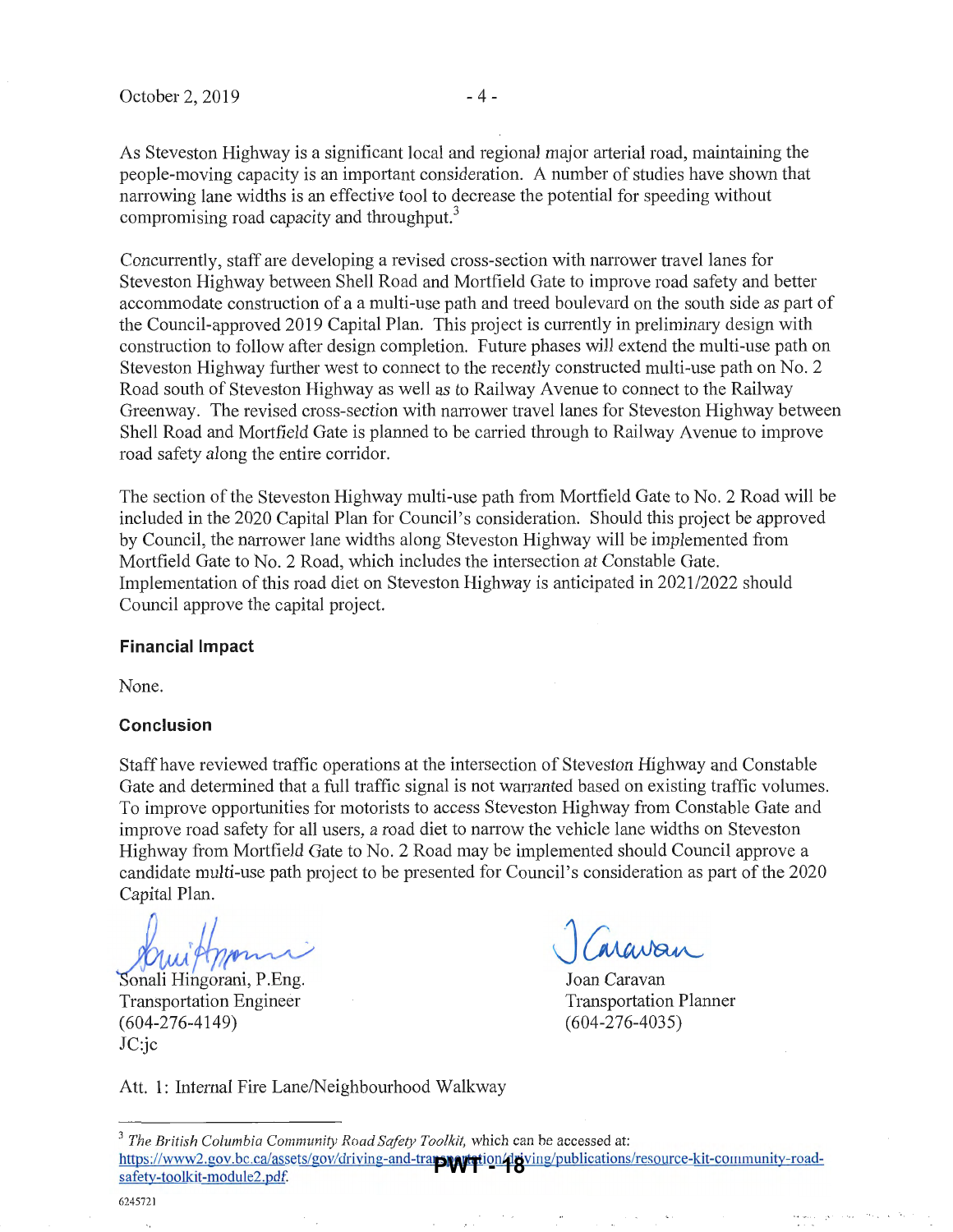

Internal Fire Lane/Neighbourhood Walkway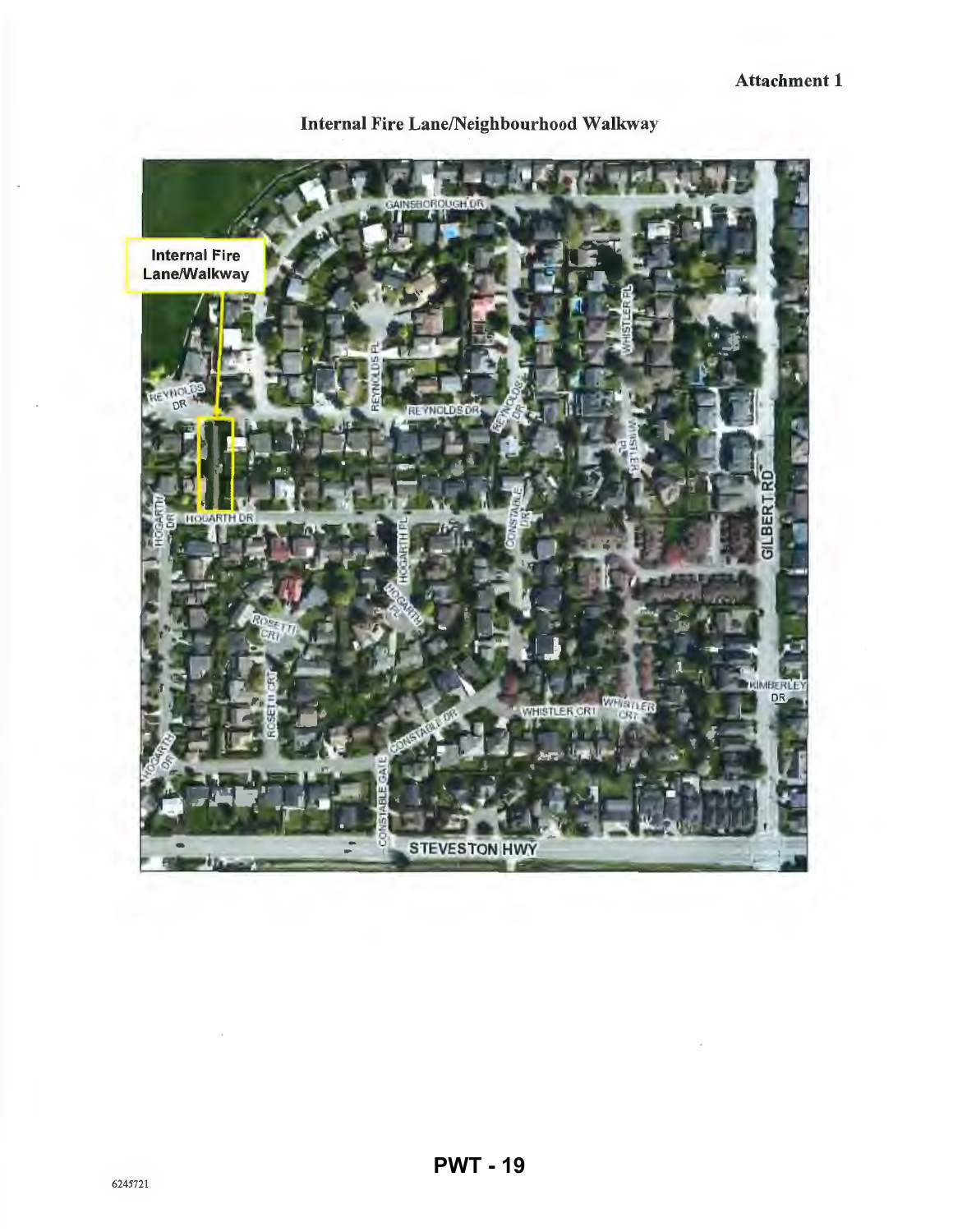<span id="page-19-0"></span>

# **Report to Committee**

| To:   | <b>Public Works and Transportation Committee</b>  |       | <b>Date:</b> October 7, 2019 |
|-------|---------------------------------------------------|-------|------------------------------|
| From: | Lloyd Bie, P. Eng.<br>Director, Transportation    | File: | 01-0154-04/2019-Vol          |
| Re:   | <b>TransLink Regional Goods Movement Strategy</b> |       |                              |

#### **Staff Recommendation**

That the staff report, titled "TransLink Regional Goods Movement Strategy" dated October 7, 2019, from the Director, Transportation, be received for information.

Lloyd Bie, P. Eng. Director, Transportation  $(604 - 276 - 4131)$ 

Att. 2

|                                                                        | <b>REPORT CONCURRENCE</b>   |                                       |
|------------------------------------------------------------------------|-----------------------------|---------------------------------------|
| <b>ROUTED TO:</b>                                                      | <b>CONCURRENCE</b>          | <b>CONCURRENCE OF GENERAL MANAGER</b> |
| Engineering<br>Roads & Construction                                    | $\mathbf{v}$<br>$\mathbf v$ |                                       |
| <b>REVIEWED BY STAFF REPORT /</b><br><b>AGENDA REVIEW SUBCOMMITTEE</b> | <b>INITIALS:</b>            | <b>ARPROVED BY CAO</b>                |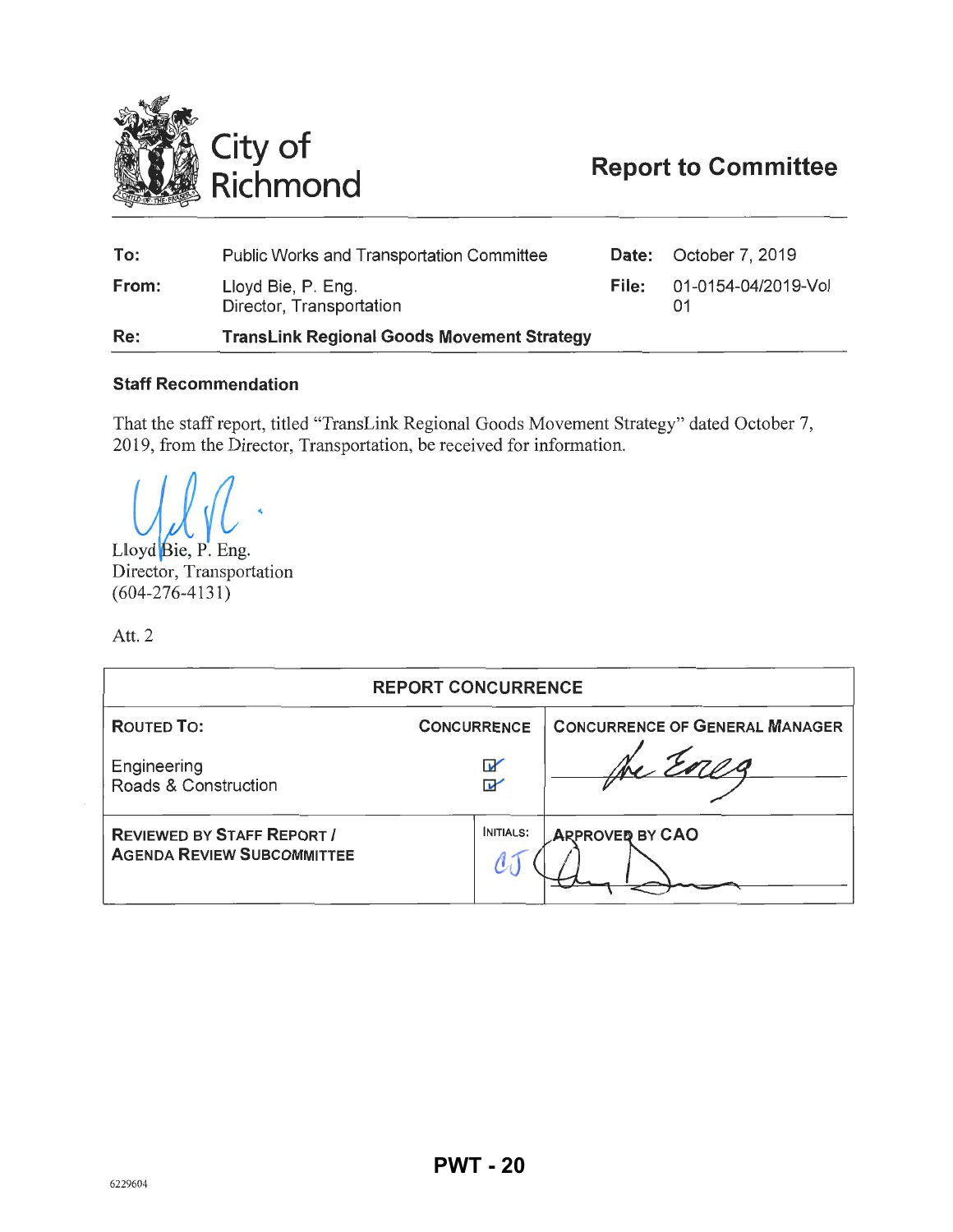#### **Staff Report**

#### **Origin**

At its regular meeting held November 28, 2016, Council considered a report on TransLink's draft Regional Goods Movement Strategy (the Strategy) and directed staff *"to report back on the detailed action plans when completed."* TransLink finalized the Strategy in June 2017 and since that time has initiated the development and implementation of detailed action plans for a subset of priority actions. This report provides information on the prioritised action plans.

This report supports Council's Strategic Plan 2018-2022 Strategy #5 Sound Financial Management:

This report supports Council's Strategic Plan 2018-2022 Strategy #6 Strategic and Well-Planned Growth:

*6. 3 Build on transportation and active mobility networks.* 

#### **Analysis**

#### Regional Goods Movement Strategy

The development of the Strategy grew out of the recognized need for a coherent and collaborative multi-agency regional strategy to improve urban freight movement that primarily uses regional and local roadways as distinct from Gateway-oriented freight that is focused on trips to/from port facilities. TransLink engaged with local governments (including the City) and stakeholders<sup>1</sup> during the development and finalization of the Strategy, which is meant to provide a regional framework for action for all partners with TransLink playing a co-ordination role. The Strategy identifies a range of actions and a short-list of priorities together with lead roles, partnerships, and consultation opportunities.

#### **Strategy Actions**

The Strategy actions are grouped under the following three key levers that can be deployed to achieve the overarching goals of getting people and goods where they need to go as reliably, safely, efficiently, quietly, and cleanly as possible:

- (1) Invest strategically to maintain and expand the transportation system;
- (2) Manage the transportation system to be more efficient and user-focused; and
- (3) Partner to make it happen.

*<sup>5.4</sup> Work cooperatively and respectfully with all levels of government and stakeholders while advocating for the best interests of Richmond.* 

<sup>&</sup>lt;sup>1</sup> Stakeholders included Metro Vancouver, Ministry of Transportation & Infrastructure, Transport Canada, Port of Vancouver, Vancouver Airport Authority, ICBC, BC Trucking Association, Greater Vancouver Gateway Council, Vancouver Board of Trade, Surrey Board of Trade, Vancouver Transportation Club, and Western Transportation Advisory Council.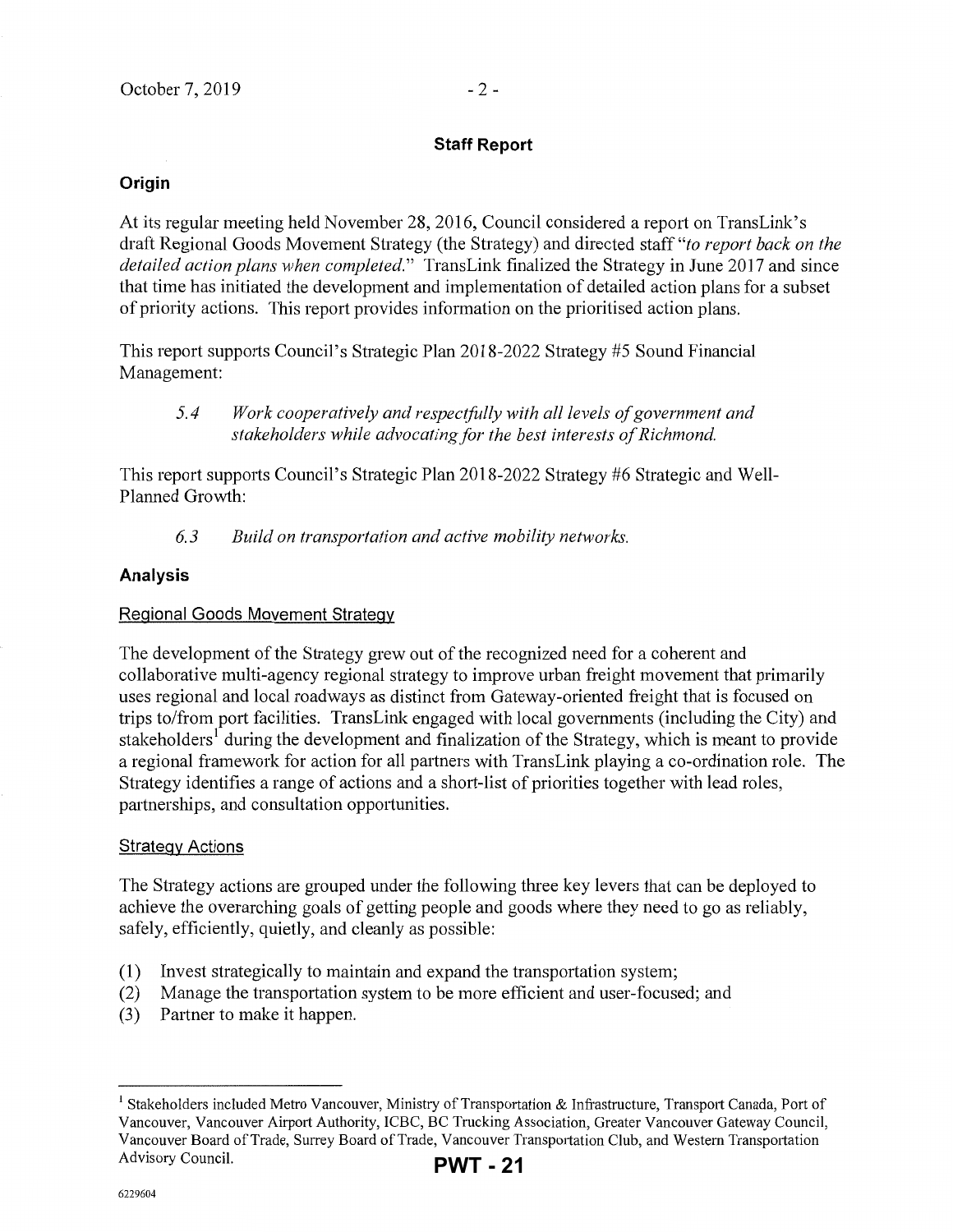Attachment 1 identifies the complete list of actions under these three themes of invest, manage and partner. Attachment 2 identifies the short-list of priority actions that reflect stakeholder input gathered throughout the development of the Strategy as well as the lead and supporting agencies for each priority action to ensure the effective implementation of the actions.

The Greater Vancouver Urban Freight Council (GVUFC) is tasked with championing their implementation, monitoring and assessing progress, and periodically reviewing and comparing the priorities against the region's evolving goods movement needs. The GVUFC was established as an outcome of the Strategy and emulates the existing Greater Vancouver Gateway Council in its structure and approach but is complementary as it focuses on urban freight movement on regional and local roads rather than Gateway priorities that emphasize provincial highways and roads connecting to port facilities.

### City Involvement in Priority Actions to Date

The following sections outline the City's involvement in the priority actions that have been initiated following finalization of the Strategy.

### Priority 2 Develop a Regional Road Network Strategy (RRNS)

Three implementation priorities are identified within this action.

- (a) Update TransLink's Major Road Network (MRN): TransLink initiated a review of the management and funding of its MRN in 2010. Subsequently, Phase One of the Mayors' Vision 10-Year Investment Plan included a 10% expansion of the total MRN lane-km. As part of this process, Council endorsed a number of road segments proposed to be added to the MRN in June 2012 and November 2018. TransLink approved the additions in December 2018, which expanded Richmond's MRN by nearly 30% from 134.7 lane-km to 174.4lane-km. The City is now eligible for additional annual maintenance funding of \$818,000 plus cost-sharing of capital road improvement projects.
- (b) Designate a Regional Truck Route Network: Currently, the City does not have designated truck routes<sup>2</sup> as such routes are typically defined to control or restrict truck movements. Goods movement within Richmond is naturally confined to arterials (except for local deliveries) as local roads within the city's road grid typically do not offer a parallel route to the arterials. Given this road network configuration, staff have advised TransLink that any designation of truck routes in Richmond would be neither necessary nor warranted. Staff will work with TransLink regarding potential equivalent options (e.g., Richmond's segments of an updated Major Road Network and the provincial highway system could coincide and be connected with the Regional Truck Route Network in the adjoining municipalities) to achieve the same intent of enhancing goods movement while minimizing negative impacts to the local community.
- (c) Establish Performance Guidelines for the Regional Road Network: TransLink initiated work on this action in July 2019 to identify potential performance metrics to better enable a coordinated approach to monitoring and managing the region's road network. Performance metrics will be developed within four categories: mobility (delay and reliability), safety

 $2$  Traffic Bylaw 5870 designates routes for the transportation of dangerous goods through the city.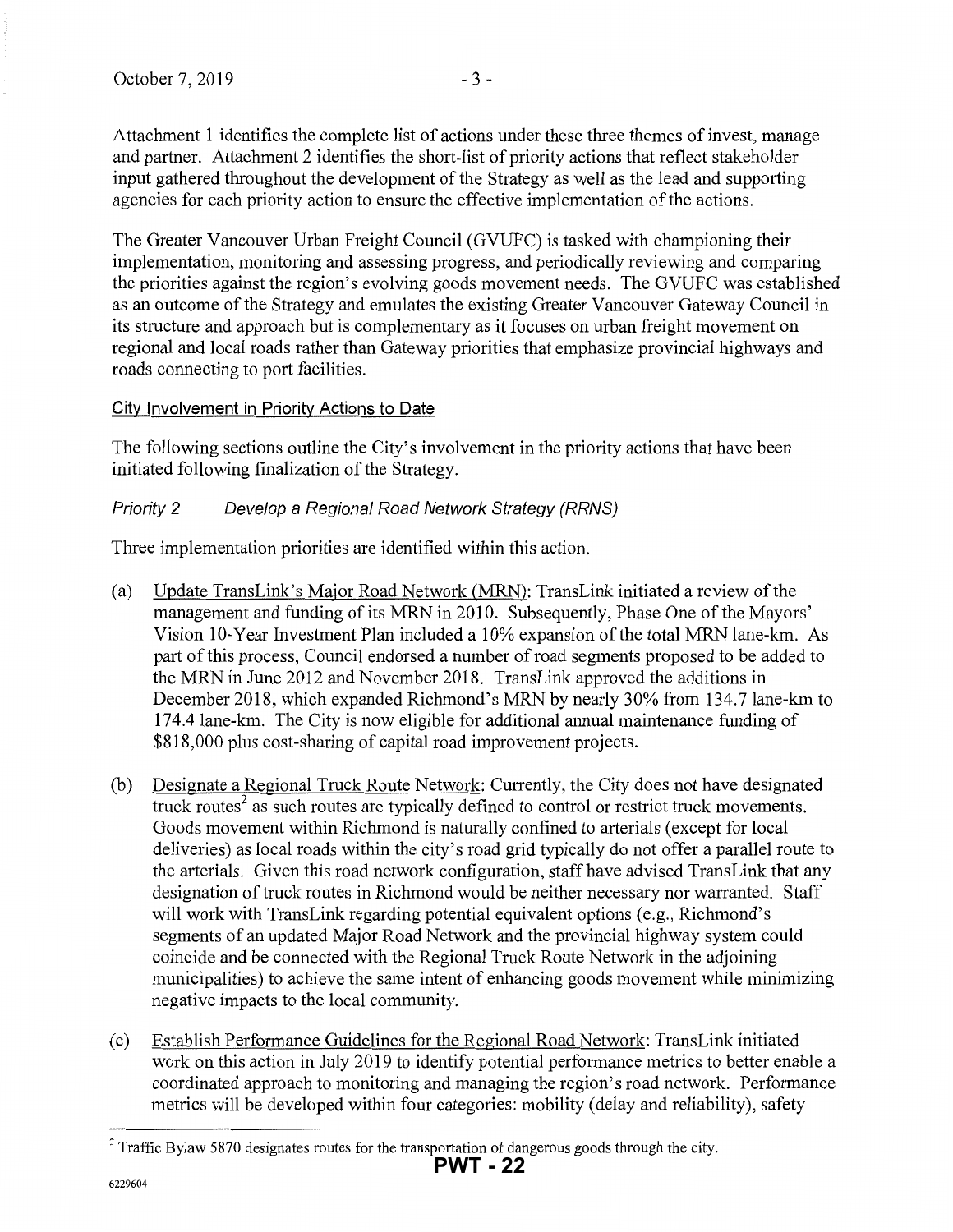(collisions), livability, and asset conditions (pavement condition). The intent is to complete the work by late 2019/early 2020 to form part of Transport 2050, which is TransLink's update of the broader Regional Transportation Strategy. Transport 2050 is anticipated to be completed by late 2020.

### Priority 3 Harmonize Regulations and Streamline Processes to Improve Freight Efficiency

Two implementation priorities are identified within this action.

(a) *Harmonize Vehicle Weights and Dimensions Regulations:* TransLink initiated work on this item in January 2016 with the formation of the Commercial Vehicle Staff Working Group, of which the City is a member. The goal is to harmonize provincial and municipal vehicle weight and dimension limits for: (1) standard vehicles that do not require a permit to travel; and (2) non-standard vehicles (i.e., oversize or overweight) that require a permit to travel. In January 2018, TransLink's Regional Transportation Advisory Committee  $(RTAC)^3$ endorsed the implementation of several initiatives to support this goal as described below.

With respect to standard vehicles, a common regional definition of a heavy truck was approved with the weight and dimension limits to be aligned with existing provincial definitions per the BC Commercial Transport Regulations (BC CTR). The City is in the process of harmonizing with these standard truck requirements via the following actions:

- (i) Common Definition: As the City does not have designated truck routes, the impact was limited to the installation of new signage on a section of Westminster Highway (No.6 Road-Nelson Road) updating the vehicle weight restriction from 10t to 11.8t for consistency with the new regional definition.
- (ii) Weight and Dimension Limits: An amendment to the Traffic Bylaw is required to adopt the BC CTR weight and dimension limits by reference. Staff anticipate presenting an updated Bylaw for Council's consideration in early 2020.

With respect to non-standard vehicles, the development of a regional permit policies and procedures manual to harmonize regional regulations was approved. This work was initiated in June 2018 and staff have been providing input on the successive drafts of the manual that is targeted for finalization and endorsement by RTAC by the end of 2019. Should the manual be endorsed at that time, the transition to the new regulations would occur in 2020 with the procedures in full effect as of January 2021.

(b) *Develop Centralized Regional Permit System:* In January 2018, RTAC endorsed the development of an implementation strategy for a common permitting platform for submitting, reviewing and approving permit applications across all jurisdictions in Metro Vancouver. Municipal permitting would be integrated with the existing provincial permitting system (OnRouteBC). This work is anticipated to begin in Q2 2020.

<sup>&</sup>lt;sup>3</sup> The Regional Transportation Advisory Committee is a forum for Metro Vancouver municipalities and other major public agencies with significant responsibilities or influence on regional mobility to discuss, collaborate and provide senior-level input on strategic-level multi-modal regional transportation issues.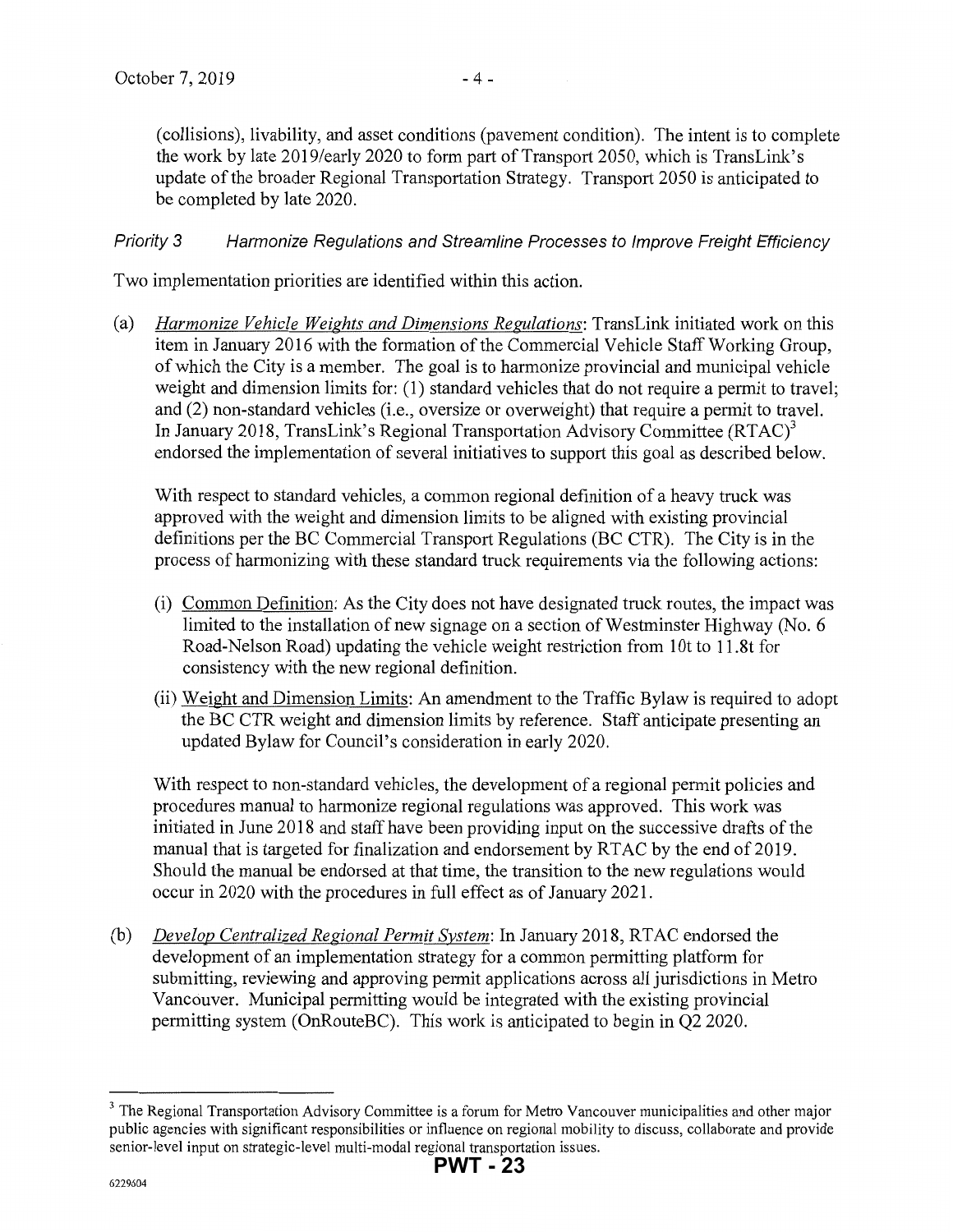#### **Financial Impact**

None.

#### **Conclusion**

TransLink's Regional Goods Movement Strategy addresses how to deliver goods and services more efficiently to more people and more businesses within a shared and increasingly limited space in a cleaner, quieter, safer, and more cost-effective way. Staff continue to regularly participate in the implementation of priority actions to advance urban freight and economic development both locally and regionally without any diminishment of the City's authority over local roadways or increased negative impacts to the community.

1 Caravan

Joan Caravan Transportation Planner (604-276-4035)

B. Shotivel

Bill Dhaliwal Supervisor, Traffic Operations (604-276-4210)

Att. 1: Regional Goods Movement Strategy: Actions Att. 2: Regional Goods Movement Strategy: Short-List of Priority Actions and Lead Roles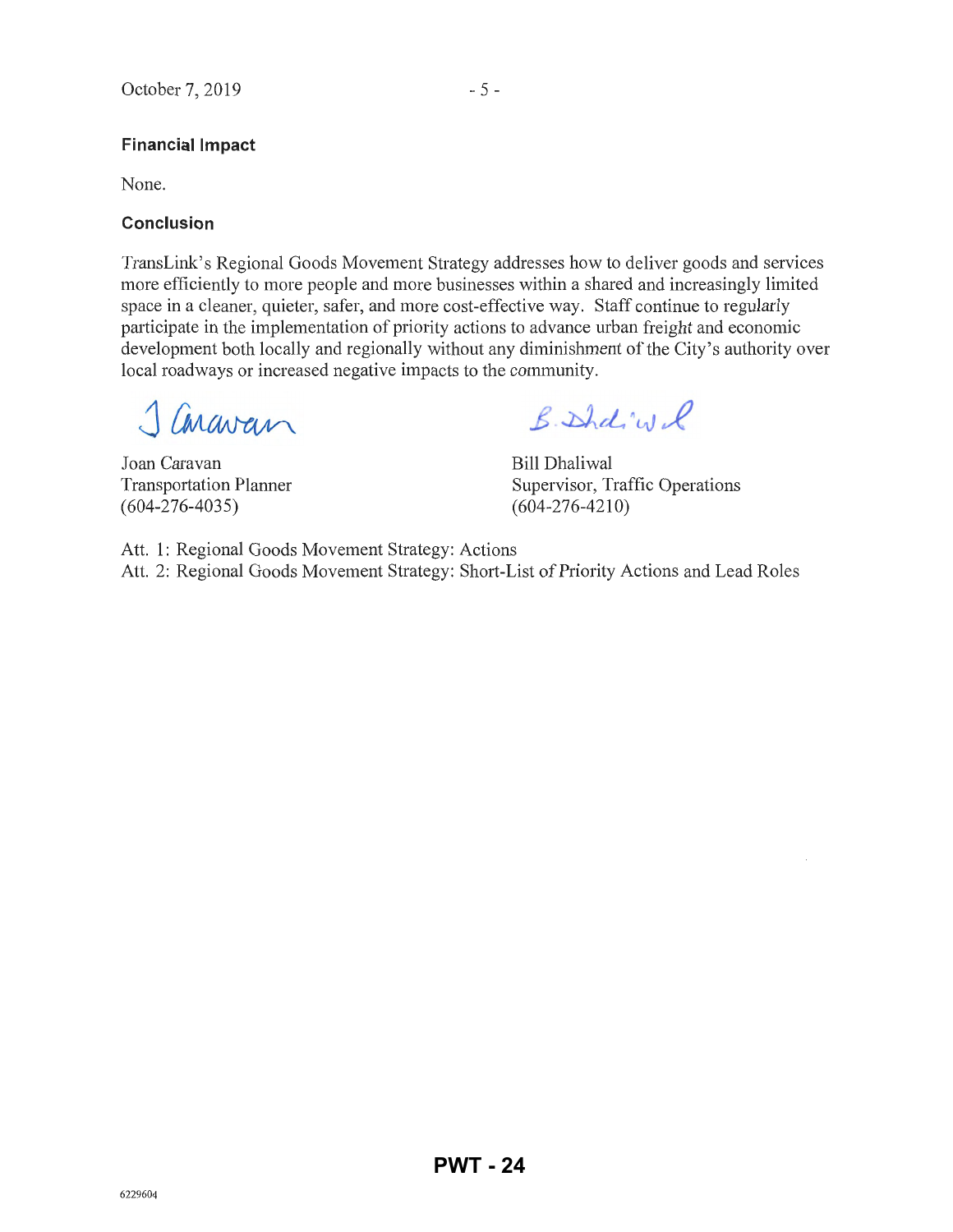| 1.0 |       | Invest Strategically to Maintain and Grow the Transportation System                                                                                                     |
|-----|-------|-------------------------------------------------------------------------------------------------------------------------------------------------------------------------|
| 1.1 |       | Maintain roads and bridges in a state of good repair                                                                                                                    |
|     | 1.1.1 | Monitor condition of pavement and structures on the Major Road Network on an annual basis in                                                                            |
|     |       | order to inform maintenance priorities.                                                                                                                                 |
|     | 1.1.2 | Ensure the timely, adequate and ongoing availability of funds to operate, maintain, and rehabilitate<br>the regional road network to keep it in a state of good repair. |
|     |       |                                                                                                                                                                         |
|     | 1.1.3 | Provide priority funding to operate, maintain, and rehabilitate bridges and structures to improve                                                                       |
|     |       | safety and resilience in the face of climate change and seismic impacts, proactively planning for                                                                       |
|     |       | future bridge rehabilitation and/or replacement.                                                                                                                        |
| 1.2 |       | Make strategic investments in the road network                                                                                                                          |
|     | 1.2.1 | Ensure that road investments achieve their stated objectives to support goods movement by                                                                               |
|     |       | making concurrent commitments to road network optimization, road use pricing measures, land-use                                                                         |
|     |       | measures, and disaster resilience and response.                                                                                                                         |
|     | 1.2.2 | Coordinate with Gateway partners on priority infrastructure investments to accommodate long-term                                                                        |
|     |       | growth in Gateway trade demand while ensuring compatibility with regional priorities and                                                                                |
|     |       | minimizing negative impacts to local communities and the environment.                                                                                                   |
|     | 1.2.3 | Coordinate with the BC Ministry of Transportation and Infrastructure on the replacement of the                                                                          |
|     |       | George Massey Tunnel, a key component of the regional and provincial road network, with a new                                                                           |
|     |       | tolled bridge that includes dedicated transit priority lanes.                                                                                                           |
|     | 1.2.4 | As outlined in the Mayors' Council Transportation Plan, and elsewhere, replace the Pattullo Bridge,                                                                     |
|     |       | a critical connection between Surrey and New Westminster, with a new, four-lane bridge funded                                                                           |
|     |       | primarily by user pricing. The replacement bridge will be designed in a manner so as to not                                                                             |
|     |       | foreclose the consideration of a potential future expansion to six lanes, subject to an all-party                                                                       |
|     |       | agreement and Mayors' Council approval.                                                                                                                                 |
|     | 1.2.5 | Find and implement a long-term solution to connect Highway 1 and Highway 91A north of the                                                                               |
|     |       | Fraser River, filling this critical gap in the regional goods movement network in a way that also                                                                       |
|     |       | reduces the negative impacts of high commuter traffic and HCV volumes on the viability and                                                                              |
|     |       | livability of the New Westminster Regional City Centre.                                                                                                                 |
|     | 1.2.6 | Establish performance guidelines for the Major Road Network to monitor performance, assess the                                                                          |
|     |       | effectiveness of investments, and guide future capital program and cost-sharing decisions.                                                                              |
|     | 1.2.7 | Update the composition of the MRN to ensure that the network is best serving the goods movement                                                                         |
|     |       | needs of the region.                                                                                                                                                    |
|     | 1.2.8 | Where pricing and other management measures are not adequate to improve safety, local                                                                                   |
|     |       | connectivity, and goods movement reliability on the MRN and designated truck routes, consider                                                                           |
|     |       | capital investment in projects identified by municipalities on major goods movement corridors.                                                                          |
|     | 1.2.9 | Address travel time reliability, safety, and noise through whistle cessation at railway crossings.                                                                      |
|     |       | Improvements should address any outstanding discrepancies with the new federal road-rail                                                                                |
|     |       | crossing regulations. Example actions include:                                                                                                                          |
|     |       | Installing or improving automatic warning devices, road signs, and lighting at the approaches                                                                           |
|     |       | to a level crossing;                                                                                                                                                    |
|     |       | Synchronizing crossing signals with nearby road traffic signals;                                                                                                        |
|     |       | Adjusting nearby roadway alignments, grades, and intersections;                                                                                                         |
|     |       | Considering grade-separation where high-traffic rail lines cross a road that carries high goods                                                                         |
|     |       | movement volumes or high volumes of walking, cycling, or transit trips.                                                                                                 |
| 1.3 |       | Shift personal driving trips to walking, cycling and transit                                                                                                            |
|     | 1.3.1 | Make walkway, bikeway, and intersection safety improvements where major walking and bicycling                                                                           |
|     |       | routes cross rail corridors, and on all roads with high traffic volumes, high HCV volumes, complex                                                                      |
|     |       | road geometries, high accident levels, or other conditions that warrant increased attention to help                                                                     |
|     |       | meet active transportation needs. In addition, ensure that sidewalks are provided along all major                                                                       |
|     |       | arterials and collectors.                                                                                                                                               |
|     | 1.3.2 | In order to minimize on-street conflicts between cyclists and HCVs, make significant and early                                                                          |
|     |       | investments to complete the bikeway network, as outlined in the Regional Cycling Strategy. The                                                                          |
|     |       | focus should be on Class 1 bikeways physically protected from motor vehicle traffic and suitable for                                                                    |
|     |       | all ages and abilities.                                                                                                                                                 |
|     | 1.3.3 | Make investments to maintain existing transit service and expand the transit system, including                                                                          |
|     |       | major increases in bus service across the region, new B-Line routes, transit-priority in congested                                                                      |
|     |       | areas, and rapid transit in Surrey and the Broadway corridor to entice people to switch from driving                                                                    |
|     |       | and to reduce congestion for those road users who have no alternative.                                                                                                  |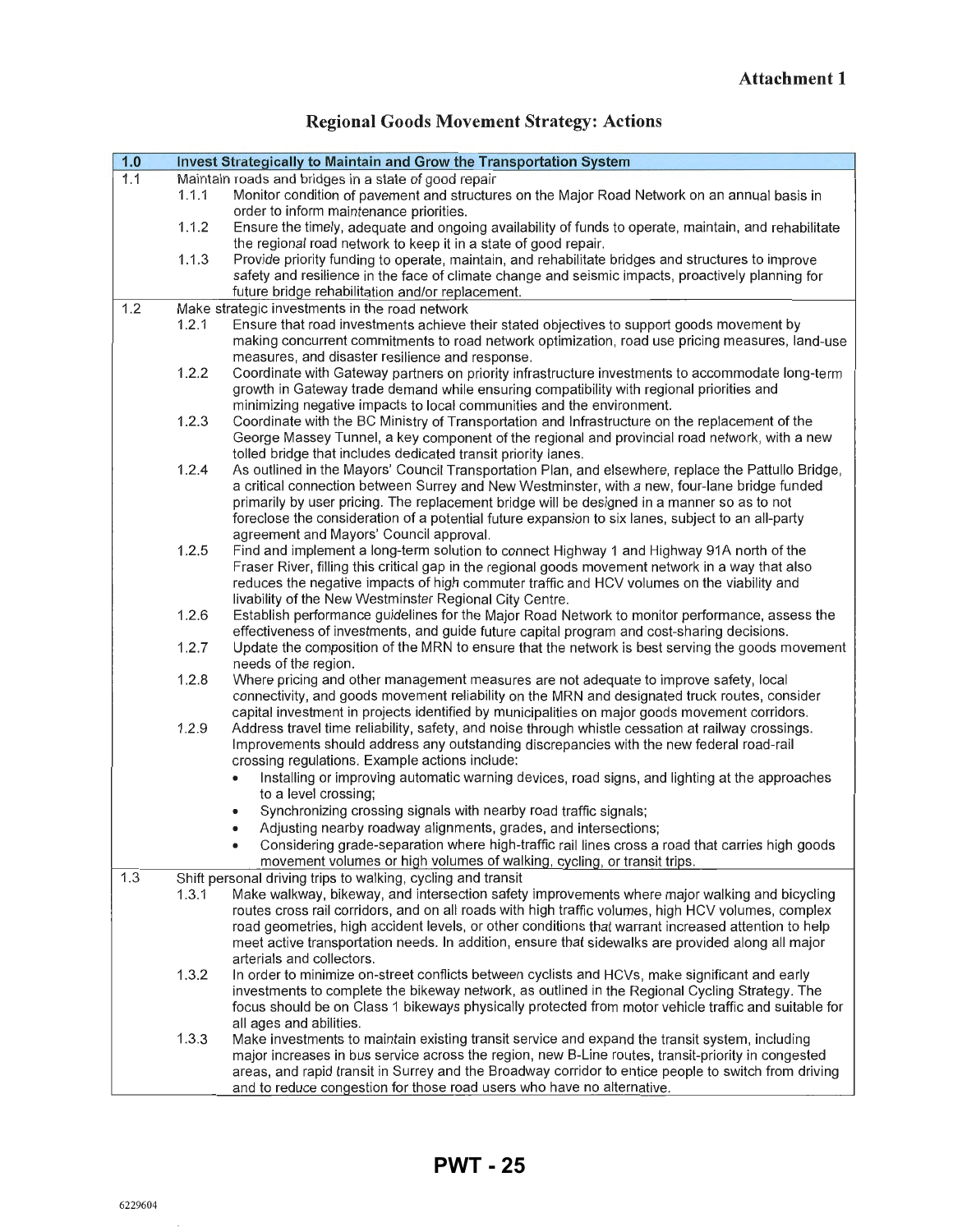| 2.0 |       | Manage the Transportation System to be More Efficient and User-Focused                                                                                                                                                                                                                                                                                                                              |
|-----|-------|-----------------------------------------------------------------------------------------------------------------------------------------------------------------------------------------------------------------------------------------------------------------------------------------------------------------------------------------------------------------------------------------------------|
| 2.1 |       | Make travel safer for all usors                                                                                                                                                                                                                                                                                                                                                                     |
|     | 2.1.1 | Make awareness of how to safely operate around HCVs a key component of driver's license<br>training courses and examinations for non-commercial drivers in British Columbia.                                                                                                                                                                                                                        |
|     | 2.1.2 | Make pedestrian and cyclist safety awareness a key component of driver's license training courses<br>and examinations for commercial vehicle drivers in British Columbia.                                                                                                                                                                                                                           |
|     | 2.1.3 | Deliver public education campaigns targeting drivers, pedestrians, and cyclists to help raise<br>awareness about how to safely operate around HCVs.                                                                                                                                                                                                                                                 |
|     | 2.1.4 | Increase resources to traffic enforcement focused on targeting dangerous automobile drivers, who<br>are at fault in 65% of casualty collisions involving an HCV.                                                                                                                                                                                                                                    |
|     | 2.1.5 | Work with industry and regulators to encourage uptake of Advanced Driver Assistance Systems<br>(ADAS) such as pedestrian and cyclist collision avoidance systems for HCVs to help minimize the<br>chances of collisions with vulnerable road users, and monitor ongoing research about the benefits,<br>costs, and overall effectiveness of equipment such as side guards to reduce the severity of |
|     |       | collisions when they do occur.                                                                                                                                                                                                                                                                                                                                                                      |
|     | 2.1.6 | Develop a best practices guide and recognition scheme for goods movement operators on<br>improving road and operational safety.                                                                                                                                                                                                                                                                     |
|     | 2.1.7 | Advance a more unified regional program of commercial vehicle safety inspections on the region's<br>roads in partnership with the Commercial Vehicle Safety Enforcement (CVSE) branch.                                                                                                                                                                                                              |
| 2.2 |       | Make the transportation system easy to understand                                                                                                                                                                                                                                                                                                                                                   |
|     | 2.2.1 | Collaborate to develop a consistent set of truck route definitions, restrictions, and signage in order<br>to provide a uniform and coherent system of wayfinding across the region.                                                                                                                                                                                                                 |
|     | 2.2.2 | Provide integrated information materials online and in hard copy geared to HCV drivers on topics<br>such as parking, loading and unloading regulations, operating restrictions, off-peak deliveries, size<br>and weight regulations, and route clearances.                                                                                                                                          |
|     | 2.2.3 | Improve reliability and recoverability through wider use of dynamic messaging signs that indicate<br>estimated travel times and delays on major truck routes, especially leading up to major bridge<br>crossings.                                                                                                                                                                                   |
| 2.3 |       | Designate, manage, and regularly update the Regional Truck Route Network (RTRN)                                                                                                                                                                                                                                                                                                                     |
|     | 2.3.1 | Increase the consistency by which truck routes are designated across the region through<br>collaboratively developed design guidance for the RTRN. Examples include:                                                                                                                                                                                                                                |
|     |       | hierarchy of routes;                                                                                                                                                                                                                                                                                                                                                                                |
|     |       | connectivity to major truck trip generators;                                                                                                                                                                                                                                                                                                                                                        |
|     |       | directness;<br>٠                                                                                                                                                                                                                                                                                                                                                                                    |
|     |       | flexibility and redundancy;<br>$\bullet$                                                                                                                                                                                                                                                                                                                                                            |
|     |       | parking restrictions and other parking management solutions;                                                                                                                                                                                                                                                                                                                                        |
|     |       | dangerous goods routes, and                                                                                                                                                                                                                                                                                                                                                                         |
|     |       | mitigation of any negative community impacts.                                                                                                                                                                                                                                                                                                                                                       |
|     | 2.3.2 | Develop a clear, transparent and systematic process to approve changes or amendments to the<br>RTRN.                                                                                                                                                                                                                                                                                                |
|     | 2.3.3 | To improve travel time reliability, explore opportunities to implement freight priority measures, both<br>physical and through pricing, on key corridors and at key bottlenecks in the RTRN.                                                                                                                                                                                                        |
|     | 2.3.4 | Publish and widely communicate the RTRN in order to:                                                                                                                                                                                                                                                                                                                                                |
|     |       | Provide clarity to truck operators for route planning;                                                                                                                                                                                                                                                                                                                                              |
|     |       | Help inform land use planning and private sector locational decisions;                                                                                                                                                                                                                                                                                                                              |
|     |       | Help inform asset management and road investment prioritization;                                                                                                                                                                                                                                                                                                                                    |
|     |       | Help prioritize and focus resources for on-road enforcement of passenger and commercial<br>٠<br>vehicles and incident management.                                                                                                                                                                                                                                                                   |

 $\bar{z}$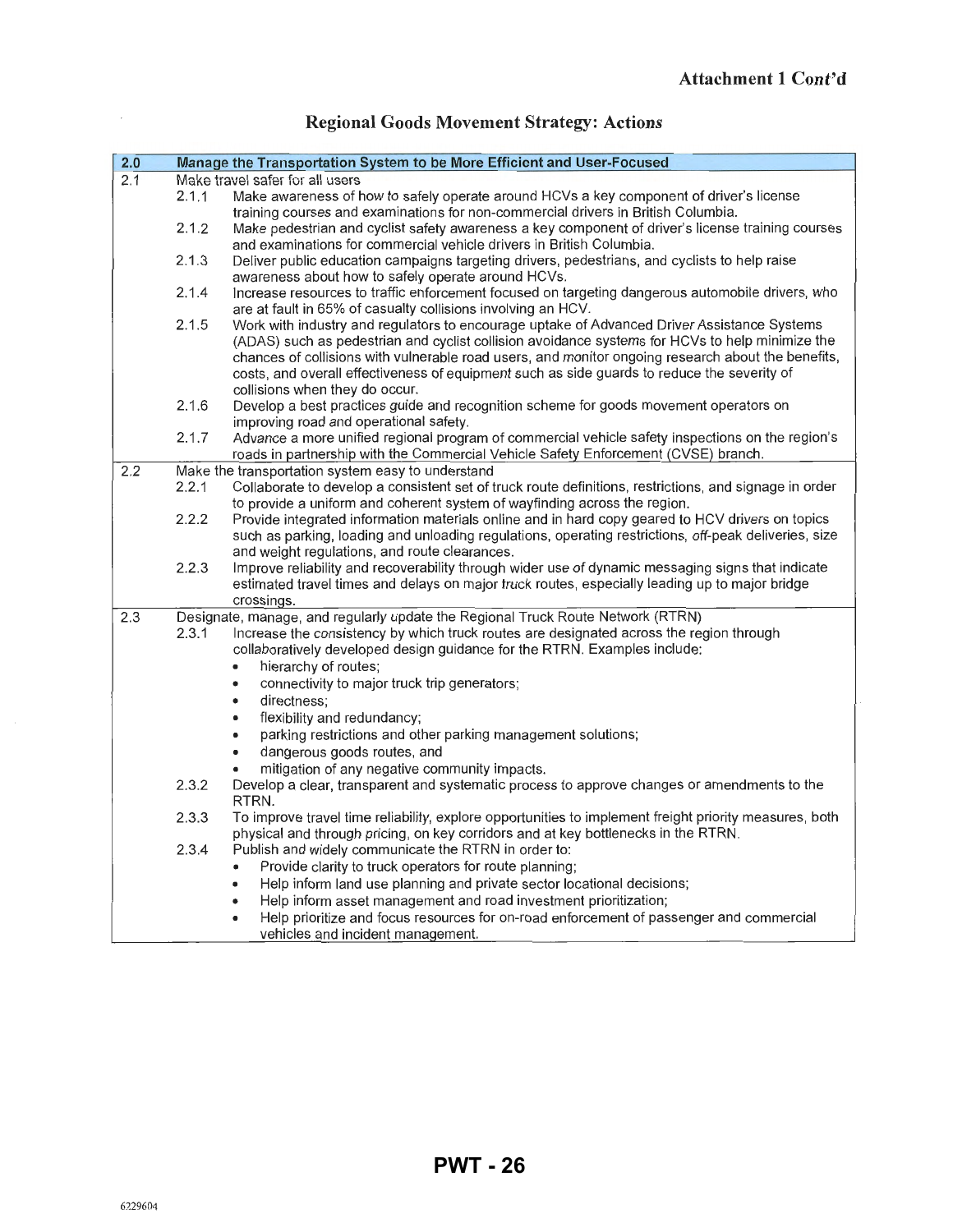| 2.0 |       | Manage the Transportation System to be More Efficient and User-Focused                                                                                                                                                                                                                                                                                                                                                                                                    |
|-----|-------|---------------------------------------------------------------------------------------------------------------------------------------------------------------------------------------------------------------------------------------------------------------------------------------------------------------------------------------------------------------------------------------------------------------------------------------------------------------------------|
| 2.4 | 2.4.1 | Implement system management solutions to improve travel time reliability<br>Work to reduce congestion and improve goods movement travel time reliability through basic<br>system management measures as well as measures focused on the RTRN. Actions include:<br>real-time monitoring of regional traffic data;<br>adaptive signal control;                                                                                                                              |
|     | 2.4.2 | dynamic messaging signs;<br>٠<br>rapid and coordinated incident response;<br>$\bullet$<br>coordinated roadwork permitting and scheduling.<br>Working with municipalities, develop sample standards and guidelines that will improve loading and<br>unloading efficiency, and minimize conflicts with other street users in congested urban areas                                                                                                                          |
|     |       | through the implementation of active curbside management solutions and improved building<br>access. Implementation can be through urban road design, by-laws, and controls at the time of<br>development and building permit application. Examples include:<br>designate sufficient loading and unloading zones in commercial areas;                                                                                                                                      |
|     |       | increase enforcement and fines for illegal parking of automobiles in loading and unloading<br>$\bullet$<br>zones;<br>increase enforcement and fines for illegal parking of commercial vehicles during loading and<br>٠<br>unloading;                                                                                                                                                                                                                                      |
|     | 2.4.3 | designate loading and unloading times that minimize congestion and conflict with other street<br>٠<br>users, considering off-peak hours where possible.<br>To reduce road congestion during peak periods and make better use of existing road capacity                                                                                                                                                                                                                    |
|     |       | during off-peak hours, create a regulatory and policy environment that encourages businesses to<br>implement more flexible freight delivery times in a way that does not negatively impact community<br>livability. Examples include:<br>adjust regulations and explore incentives to shippers to grow the demand for off-peak                                                                                                                                            |
|     |       | deliveries;<br>develop model bylaws to facilitate off-peak shipping and receiving for consideration and<br>$\bullet$<br>adaptation by municipalities;                                                                                                                                                                                                                                                                                                                     |
|     |       | where appropriate, amend municipal by-laws and regulations relating to noise and business<br>۰<br>hours of operation to enable loading and unloading during off-peak hours;<br>recognizing that goods movers are service providers and respond to their customers' needs,<br>٠                                                                                                                                                                                            |
|     |       | identify and explore strategies and actions to increase demand for off-peak pick-up and<br>delivery.                                                                                                                                                                                                                                                                                                                                                                      |
| 2.5 | 2.5.1 | Harmonize truck permitting and regulations<br>Work to harmonize vehicle weights and dimensions regulations across the region, allowing<br>adequate flexibility and mobility for operators while managing potential community impacts.                                                                                                                                                                                                                                     |
|     | 2.5.2 | Develop a centralized, regional permit system that integrates with the provincial permit system<br>providing a single point of contact for trucking companies operating within Metro Vancouver to<br>obtain all needed permits, including oversize-overweight (OS-OW) vehicle permits.                                                                                                                                                                                    |
| 2.6 | 2.6.1 | Balance intra-regional goods movement with community livability<br>So that urban environments are designed to accommodate freight-carrying vehicles of appropriate<br>sizes, which strike a balance between goods movement efficiency and local community needs and<br>preferences, apply appropriate roadway design standards in different urban contexts. Examples of<br>street design guidance, which are explored further in action 3.2.2, are:<br>street geometries; |
|     |       | level of traffic congestion;<br>٠<br>level of pedestrian and bicycle activity; and                                                                                                                                                                                                                                                                                                                                                                                        |
|     | 2.6.2 | loading and unloading space availability.<br>Develop urban design guidelines for courier and express deliveries, allowing quick access to<br>buildings' front doors (rather than through the back door loading docks), through such measures as<br>dedicated on-street and off-street loading spaces. This will improve traffic circulation and<br>accommodate growth in courier and express deliveries.                                                                  |
| 2.7 | 2.7.1 | Support quieter, cleaner and lower-carbon goods movement<br>Support Provincial efforts to update and align the Low Carbon Fuel Standard and Vehicle<br>Emissions Standards Act with Canadian, American and California Standards for light, medium, and<br>heavy-duty vehicles ensuring that we meet our regional and provincial emissions reductions targets<br>while maintaining competitiveness in the goods movement sector.                                           |
|     | 2.7.2 | Support Provincial efforts to expand emission testing for commercial vehicles through the Provincial<br>Commercial Vehicle Inspection Program (CVIP).                                                                                                                                                                                                                                                                                                                     |
|     | 2.7.3 | Support Provincial efforts to expand Sustainable Fleet Management Programs (such as E3 and<br>GreenFleets BC) and explore wa <b>P WE</b> cel <b>27</b> e uptake of low- and zero emission HCVs, vans,                                                                                                                                                                                                                                                                     |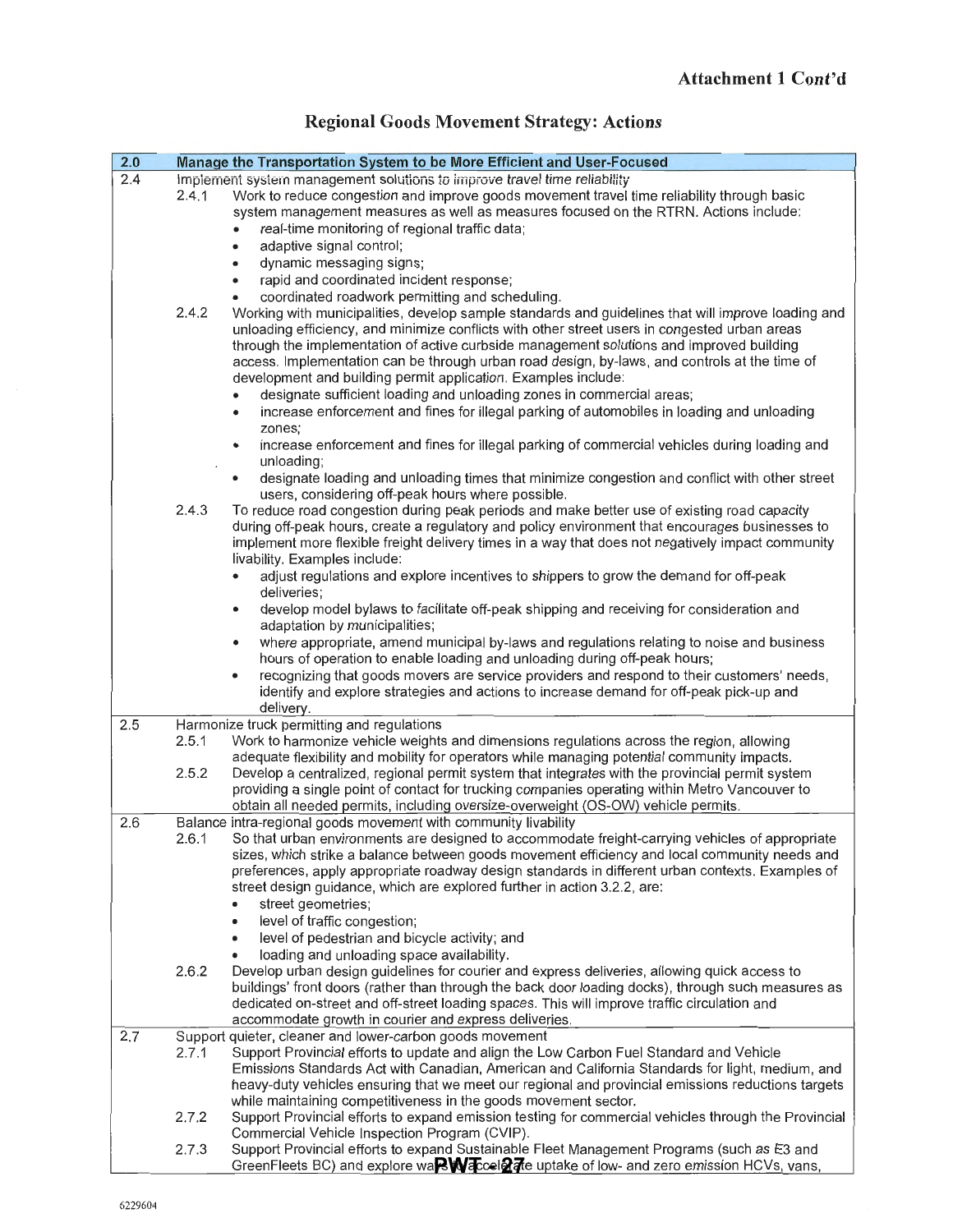| 2.0  |        | Manage the Transportation System to be More Efficient and User-Focused                                                                                                                                                                                                                       |
|------|--------|----------------------------------------------------------------------------------------------------------------------------------------------------------------------------------------------------------------------------------------------------------------------------------------------|
|      |        | and cargo bicycles for last mile freight delivery applications in urban parts of the region. Examples                                                                                                                                                                                        |
|      |        | include:                                                                                                                                                                                                                                                                                     |
|      |        | implementing policies and programs to encourage faster uptake of modern, clean, and fuel                                                                                                                                                                                                     |
|      |        | efficient HCVs;<br>designing urban bikeways and parking areas to accommodate cargo bicycle widths;<br>۰                                                                                                                                                                                      |
|      |        | providing support via TravelSmart to cycle logistics companies.                                                                                                                                                                                                                              |
|      | 2.7.4  | Explore the potential use of different pavement types and treatments for the Regional Truck Route<br>Network that have been shown to reduce tire and pavement noise and have the same safety,<br>durability, and cost characteristics as more conventional pavement materials and treatments |
|      | 2.7.5  | commonly used today.<br>Ensure routine pavement maintenance of the Regional Truck Route Network to minimize uneven                                                                                                                                                                           |
|      | 2.7.6  | surfaces and potholes that create the loudest and most jarring noises from HCVs.<br>Prioritize whistle-cessation initiatives (including grade separation) at rail crossings that are in close                                                                                                |
|      |        | proximity to residential areas.                                                                                                                                                                                                                                                              |
| 2.8  |        | Create a policy and regulatory environment that supports innovation                                                                                                                                                                                                                          |
|      | 2.8.1  | Ensure the appropriate legislative and regulatory framework is in place to enable the use of new                                                                                                                                                                                             |
|      |        | technologies, vehicle configurations, and methods of cargo delivery.                                                                                                                                                                                                                         |
|      | 2.8.2  | Support municipalities and building managers of multi-tenant commercial buildings to develop<br>delivery and service plans (the goods movement equivalent of TravelSmart employee travel plans)                                                                                              |
|      |        | that consider consolidation and collaborative delivery arrangements to reduce the number of trips                                                                                                                                                                                            |
|      |        | required to service the same amount of activity at a commercial building.                                                                                                                                                                                                                    |
| 2.9  |        | Support the Port of Vancouver in optimizing container drayage                                                                                                                                                                                                                                |
|      | 2.9.1  | Direct Gateway-oriented truck trips to Provincial highways whenever possible.                                                                                                                                                                                                                |
|      | 2.9.2  | Continue to support Port of Vancouver initiatives to increase efficiencies for terminal and drayage                                                                                                                                                                                          |
|      |        | operations including the Port's "Smart Fleet Trucking Strategy" initiative. This initiative aims to use                                                                                                                                                                                      |
|      |        | the Port's Truck Licensing System (TLS) and other mechanisms to contribute to improved trucking<br>efficiency to, from, and through Vancouver's marine container terminals.                                                                                                                  |
|      | 2.9.3  | Work with local governments, industry, and the Agricultural Land Commission (ALC), as                                                                                                                                                                                                        |
|      |        | appropriate, to understand, forecast, plan for, and mitigate the impacts of the land demands (in                                                                                                                                                                                             |
|      |        | particular on agricultural lands) for drayage truck parking and short-term (several hours) and                                                                                                                                                                                               |
|      |        | overnight (up to 48 hours) parking for heavy commercial vehicles in general.                                                                                                                                                                                                                 |
|      | 2.9.4  | Work with the Port of Vancouver to study opportunities to optimize port-related container drayage                                                                                                                                                                                            |
|      |        | within the region, using a triple-bottom line approach. Example strategies to evaluate and assess<br>for viability include:                                                                                                                                                                  |
|      |        | more effective utilization of the existing multimodal transportation network on a 24-hour basis;                                                                                                                                                                                             |
|      |        | expanded short-sea shipping;<br>٠                                                                                                                                                                                                                                                            |
|      |        | moving more containers by rail directly from marine container terminals to inland transload<br>٠<br>facilities;                                                                                                                                                                              |
|      |        | enhanced co-location of import and export transload facilities.                                                                                                                                                                                                                              |
| 2.10 |        | Price the transportation system more effectively to reduce congestion                                                                                                                                                                                                                        |
|      | 2.10.1 | Investigate and adopt a mobility pricing strategy that commits to making transport pricing decisions                                                                                                                                                                                         |
|      |        | in an integrated fashion considering all modes of travel.                                                                                                                                                                                                                                    |
|      | 2.10.2 | Coordinate with all road authorities in Metro Vancouver, including municipalities, TransLink, the                                                                                                                                                                                            |
|      |        | Provincial Government, and the Federal Government to ensure a fair, efficient and coordinated<br>approach to mobility pricing across the region.                                                                                                                                             |
|      | 2.10.3 | Link pricing decisions to investment commitments and introduce changes in mobility pricing in                                                                                                                                                                                                |
|      |        | tandem with the introduction of major transportation investments.                                                                                                                                                                                                                            |
|      | 2.10.4 | Within 5-8 years, explore a region-wide mobility pricing strategy that includes a coordinated pricing                                                                                                                                                                                        |
|      |        | policy, and considers distance, time of day, and location to reduce road congestion and improve                                                                                                                                                                                              |
|      |        | travel time reliability, especially for high-value, time-sensitive goods movement trips. Pricing for                                                                                                                                                                                         |
|      |        | commercial vehicles should recognize that many of the trips are nondiscretionary and less price                                                                                                                                                                                              |
|      | 2.10.5 | elastic in terms of time of day pricing.<br>Reduce other driving related fees, such as motor fuel taxes, to offset the increased costs                                                                                                                                                       |
|      |        | associated with mobility pricing.                                                                                                                                                                                                                                                            |
|      | 2.10.6 | Coordinate with private-sector goods movement stakeholders to ensure that pricing schemes meet                                                                                                                                                                                               |
|      |        | their mobility needs and enhance the region's economic competitiveness.                                                                                                                                                                                                                      |
|      | 2.10.7 | Monitor and, where necessary, adjust pricing rates to maintain economic viability and                                                                                                                                                                                                        |
|      |        | competitiveness of all industry sectors in Metro Vancouver.                                                                                                                                                                                                                                  |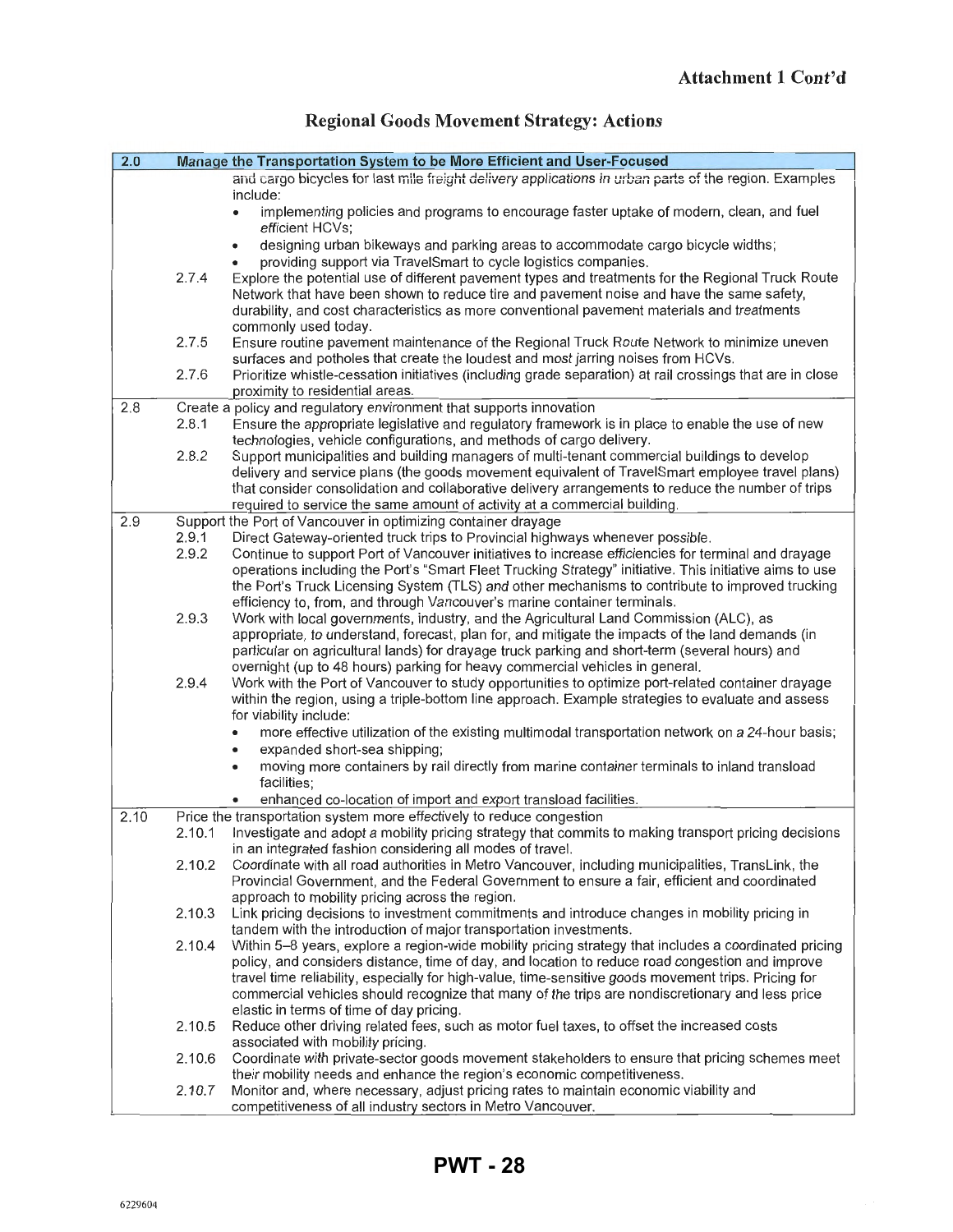|  |  | <b>Regional Goods Movement Strategy: Actions</b> |  |  |
|--|--|--------------------------------------------------|--|--|
|--|--|--------------------------------------------------|--|--|

| 3.0 |       | <b>Partner to Make it Happen</b>                                                                                 |
|-----|-------|------------------------------------------------------------------------------------------------------------------|
| 3.1 |       | Plan land use needs of business and inductry                                                                     |
|     | 3.1.1 | Protect the existing supply of accessible industrial land through measures such as:                              |
|     |       | taxation rates;<br>٠                                                                                             |
|     |       | zoning industrial land for industrial uses;<br>$\bullet$                                                         |
|     |       | directing office and other non-industrial uses to Urban Centres and Frequent Transit<br>٠                        |
|     |       | Development areas, to reduce industrial land conversion pressures and reduce commuter                            |
|     |       | traffic in industrial areas;                                                                                     |
|     |       | commitments connected to senior government and regional infrastructure investments; and<br>٠                     |
|     |       | other policies that support industrial activities as specified in Metro 2040.                                    |
|     | 3.1.2 | Identify policies and actions that support the protection of rail rights-of-way and access points to             |
|     |       | navigable waterways in order to preserve their potential for viable goods movement and industrial                |
|     |       | uses, as specified in Metro 2040.                                                                                |
|     | 3.1.3 | Work with Gateway partners to explore opportunities to co-locate import and export facilities in                 |
|     |       | order to reduce the need to store empty containers and transport them around the region.                         |
| 3.2 |       | Integrate goods movement considerations into community planning and development                                  |
|     | 3.2.1 | Work to minimize unnecessary conflict between a development's users and other road users by                      |
|     |       | fully considering the development's impacts and needs, including:                                                |
|     |       | goods movement;                                                                                                  |
|     |       | loading/unloading; and                                                                                           |
|     |       | servicing.                                                                                                       |
|     | 3.2.2 | Prepare Freight-Supportive Community Design Guidelines (as a reference for municipalities), that                 |
|     |       | include guidance on particularly challenging issues. Examples include:                                           |
|     |       | complete streets designs that provide safe and efficient networks for all users including goods<br>٠             |
|     |       | movement;                                                                                                        |
|     |       | integrating loading/unloading spaces and site access with bicycle lanes, especially traffic-<br>$\bullet$        |
|     |       | protected bicycle lanes;                                                                                         |
|     |       | appropriate goods movement "design vehicles" to use as the template for determining road<br>$\bullet$            |
|     |       | geometries in different urban contexts - recognizing that maximizing vehicle sizes for                           |
|     |       | increased flexibility needs to be balanced against space efficiency and community livability                     |
|     |       | objectives.                                                                                                      |
|     | 3.2.3 | Where a municipality approves new medium or higher density development along higher volume                       |
|     |       | goods movement corridors, encourage the developer to incorporate noise, vibration, and traffic                   |
|     |       | mitigation measures. Example measures include:                                                                   |
|     |       | using floorplans and building configurations to minimize noise intrusion, especially to the most                 |
|     |       | noise-sensitive spaces (e.g. bedrooms);                                                                          |
|     |       | incorporating noise and vibration absorption and control features into windows, walls, doors,<br>٠<br>and roofs; |
|     |       | using sound baffles or screens to cover building openings; - minimizing driveways and vehicle                    |
|     |       | $\bullet$<br>access to the development from roads with higher volumes of trucks.                                 |
| 3.3 |       | Ensure effective coordination through strong partnerships                                                        |
|     | 3.3.1 | Better coordinate efforts among all levels of government by bringing goods movement-focused                      |
|     |       | items to the Regional Transportation Advisory Committee (RTAC) for regular discussion, guidance,                 |
|     |       | and collaboration.                                                                                               |
|     | 3.3.2 | Better coordinate between public and private sector organization in the regional goods movement                  |
|     |       | sector by developing mechanisms to foster routine collaboration and engagement on key issues                     |
|     |       | and initiatives. This mechanism could take the form of an Urban Freight Council, whose mandate                   |
|     |       | would include:                                                                                                   |
|     |       | to assist and "champion" the implementation of the strategic directions and actions identified in                |
|     |       | this Strategy;                                                                                                   |
|     |       | to coordinate goods movement planning and initiatives across the member organizations;<br>$\bullet$              |
|     |       | to discuss and agree on appropriate action by each member organization; and<br>$\bullet$                         |
|     |       | to exchange and advance knowledge and understanding of goods movement issues in the<br>$\bullet$                 |
|     |       | region amongst both public agency staff and private sector partners.                                             |
|     | 3.3.3 | Raise awareness of the value and contribution of goods movement to the economy through                           |
|     |       | coordinated partner outreach and public information campaigns.                                                   |
|     | 3.3.4 | Develop a Regional Prosperity Strategy and integrate it with other regional plans to provide a                   |
|     |       | common framework for making goods movement investment, management, and land use                                  |
|     |       | decisions.                                                                                                       |
|     | 3.3.5 | Encourage education, training, and professional development in advanced logistics to ensure a                    |
|     |       | sufficient pool of skilled labour within the region to efficiently manage goods movement.                        |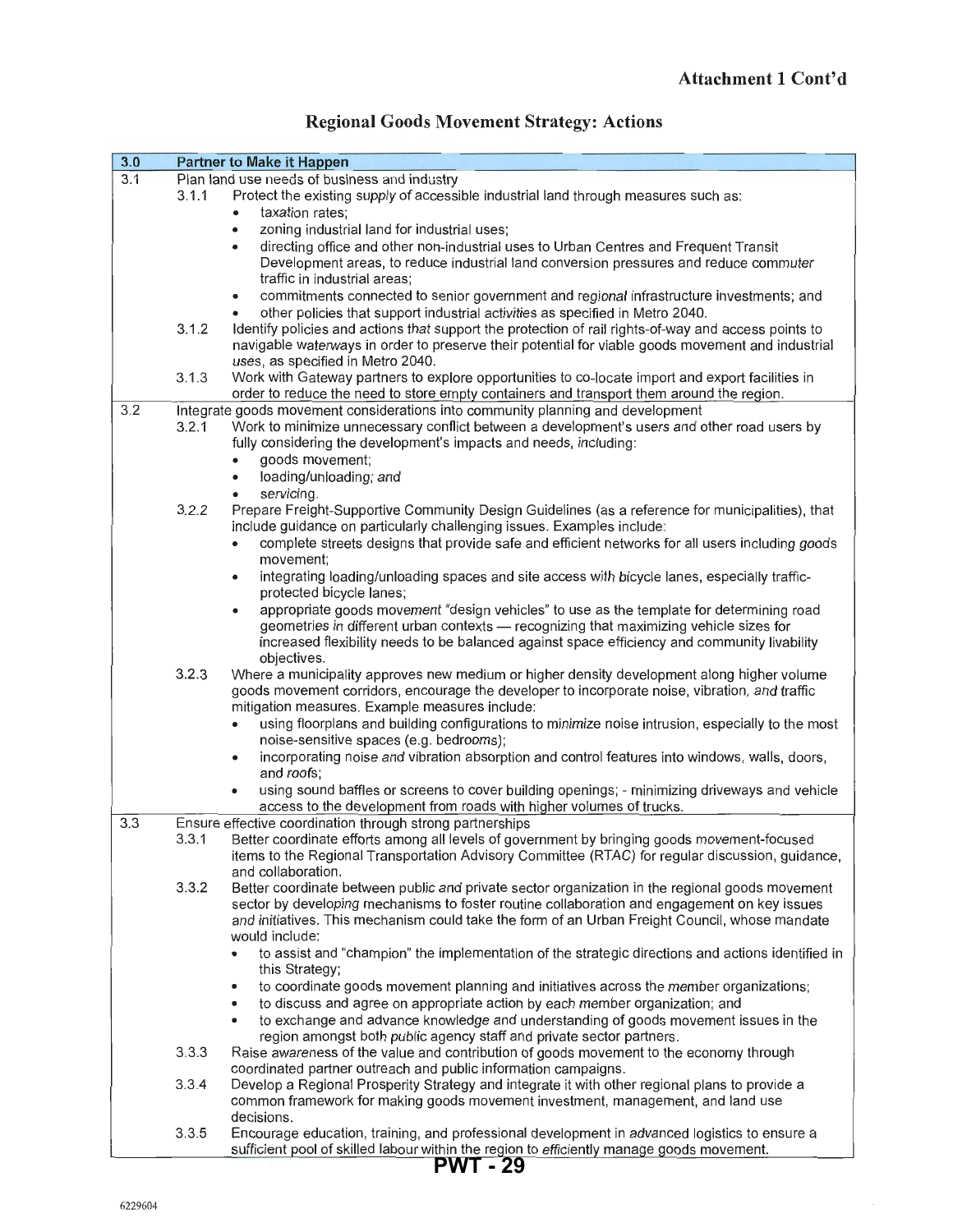$\sim$ 

| 3.4 | Collect and share data to monitor progress and support decision-making |                                                                                                                                                                        |  |  |
|-----|------------------------------------------------------------------------|------------------------------------------------------------------------------------------------------------------------------------------------------------------------|--|--|
|     | 3.4.1                                                                  | Create and maintain a central repository of goods movement data that includes data-sharing<br>protocols between all partners.                                          |  |  |
|     | 3.4.2                                                                  | Collaborate on applied research initiatives that support the priority actions identified by<br>stakeholders for early implementation.                                  |  |  |
|     | 3.4.3                                                                  | Develop a performance-monitoring regime and pursue a data-driven and outcome-based approach<br>to assess and evaluate goods movement programs and project performance. |  |  |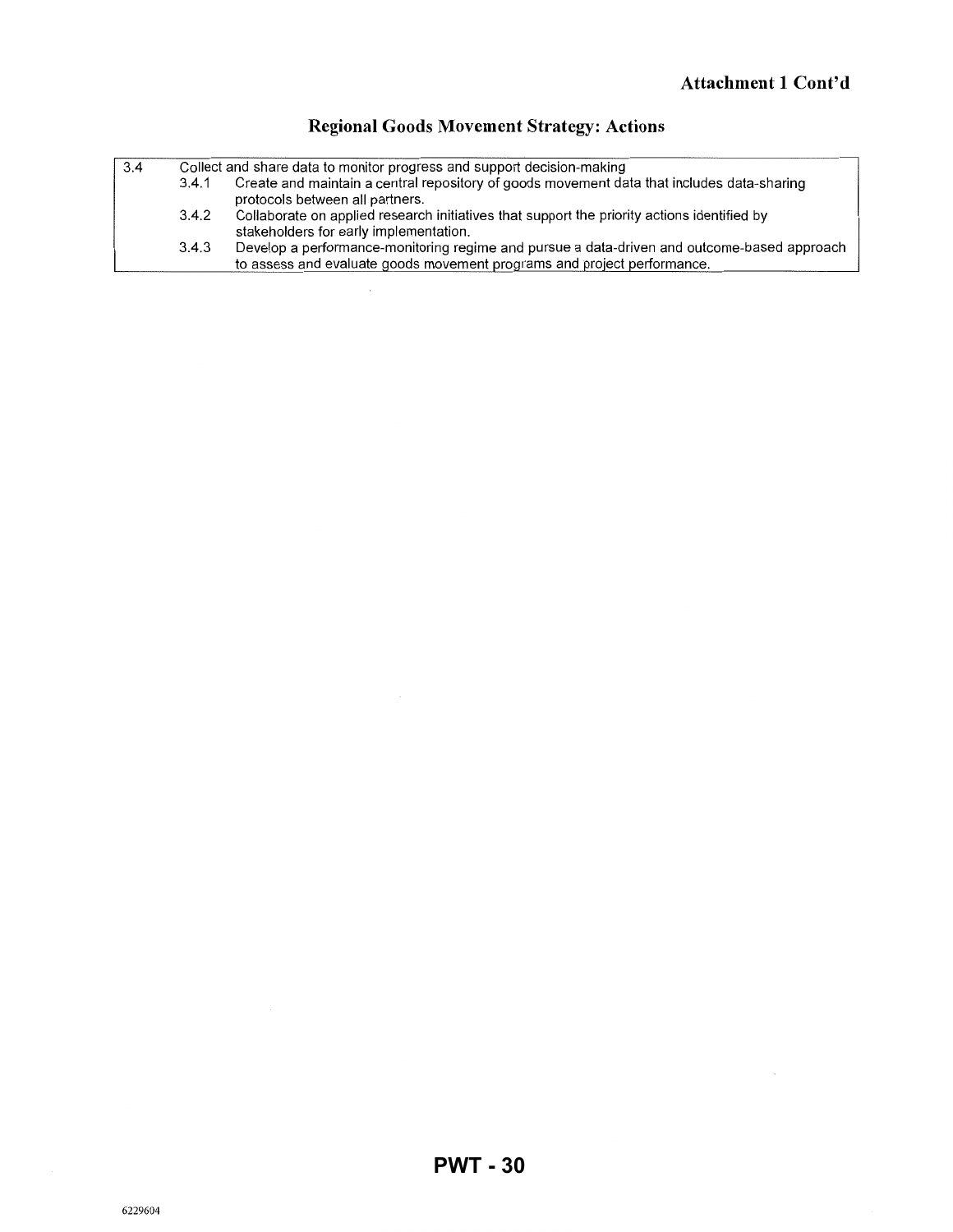$\hat{\boldsymbol{\beta}}$ 

## · **Regional Goods Movement Strategy: Short List of Priority Actions and Lead Roles**

| <b>Implementation Priority</b> |             |                                                                                                                                                                                                                                                                                                                                                                                                                                                                   | <b>Strategy</b><br><b>Section</b> | <b>Lead Role</b>                                          | In Partnership or<br><b>Consultation with</b>                                                                                                      |  |  |  |
|--------------------------------|-------------|-------------------------------------------------------------------------------------------------------------------------------------------------------------------------------------------------------------------------------------------------------------------------------------------------------------------------------------------------------------------------------------------------------------------------------------------------------------------|-----------------------------------|-----------------------------------------------------------|----------------------------------------------------------------------------------------------------------------------------------------------------|--|--|--|
| 1                              |             | Price the transportation system more effectively to<br>reduce congestion and improve travel time reliability<br>(mobility pricing)                                                                                                                                                                                                                                                                                                                                |                                   | TransLink                                                 | Government of BC<br><b>Local Governments</b><br>Metro Vancouver<br><b>ICBC</b><br><b>Industry Associations</b>                                     |  |  |  |
| $\overline{2}$                 |             | Develop a Regional Road Network Strategy (RRNS)                                                                                                                                                                                                                                                                                                                                                                                                                   |                                   |                                                           |                                                                                                                                                    |  |  |  |
|                                | a           | Establish performance guidelines for the<br>region's road network, collect and share goods<br>movement data, define RGMS targets, and<br>develop a performance-monitoring regime to<br>support effective decision-making                                                                                                                                                                                                                                          | 1.2.6<br>3.4                      | TransLink<br><b>Local Governments</b>                     | Government of BC<br><b>ICBC</b><br><b>Federal Government</b><br>Metro Vancouver<br><b>YVR</b><br>Port of Vancouver<br><b>Industry Associations</b> |  |  |  |
|                                | b           | Update the composition of the MRN to ensure<br>that the network is best serving the goods<br>movement needs of the region and make<br>strategic investments in the updated MRN,<br>including the replacement of the Pattullo Bridge<br>(1.2.4) and identifying a long-term solution to<br>connect Highway 1 and Highway 1A north of<br>the Fraser River (1.2.5)                                                                                                   | 1.2.7                             | TransLink<br><b>Local Governments</b>                     | Government of BC<br><b>YVR</b><br>Port of Vancouver<br><b>Industry Associations</b>                                                                |  |  |  |
|                                | c           | Clearly designate, manage, and regularly<br>update the Regional Truck Route Network<br>(RTRN), with a focus on increasing the<br>consistency by which truck routes are<br>designated across the region (2.3.1),<br>developing a clear, transparent and systematic<br>process to approve changes or amendments to<br>the RTRN (2.3.2), and publishing and widely<br>communicating the RTRN (2.3.4)                                                                 | 2.3                               | TransLink<br><b>Local Governments</b>                     | Government of BC<br>Metro Vancouver<br><b>YVR</b><br>Port of Vancouver<br><b>Industry Associations</b>                                             |  |  |  |
| 3                              |             | Harmonize regulations and streamline processes to improve freight efficiency                                                                                                                                                                                                                                                                                                                                                                                      |                                   |                                                           |                                                                                                                                                    |  |  |  |
|                                | a           | Harmonize vehicle weights and dimensions<br>regulations across the region                                                                                                                                                                                                                                                                                                                                                                                         | 2.5.1                             | TransLink<br><b>Local Governments</b><br>Government of BC | Port of Vancouver<br><b>Federal Government</b><br><b>Industry Associations</b>                                                                     |  |  |  |
|                                | $\mathbf b$ | Develop a centralized regional permit system<br>that integrates with the provincial permit system<br>providing a single point of contact to obtain all<br>needed permits, including oversize-overweight<br>(OS-OW) vehicle permits                                                                                                                                                                                                                                | 2.5.2                             | <b>Local Governments</b>                                  | Port of Vancouver<br><b>Federal Government</b><br><b>Industry Associations</b>                                                                     |  |  |  |
| 4                              |             | Improve regional road network operations and management                                                                                                                                                                                                                                                                                                                                                                                                           |                                   |                                                           |                                                                                                                                                    |  |  |  |
|                                | a           | Make the transportation system easy to<br>understand and navigate for commercial vehicle<br>drivers by developing a consistent set of truck<br>route definitions, restrictions, and signage<br>(2.2.1) and providing integrated information<br>materials online and in hard copy on topics such<br>as parking, loading and unloading regulations,<br>operating restrictions, off-peak deliveries, size<br>and weight regulations, and route clearances<br>(2.2.2) | 2.2                               | TransLink<br><b>Local Governments</b><br>Government of BC | <b>Federal Government</b><br>Metro Vancouver<br><b>ICBC</b><br><b>YVR</b><br>Port of Vancouver<br><b>Industry Associations</b>                     |  |  |  |
|                                | $\mathbf b$ | Use basic system management measures such<br>as responding to road incidents in a timely and<br>coordinated manner and scheduling road<br>construction work at appropriate times of the<br>day to reduce congestion and improve travel<br>time reliability                                                                                                                                                                                                        | 2.4.1                             | Government of BC<br><b>Local Governments</b><br>TransLink | <b>ICBC</b><br>Metro Vancouver<br>Port of Vancouver<br><b>Federal Government</b>                                                                   |  |  |  |